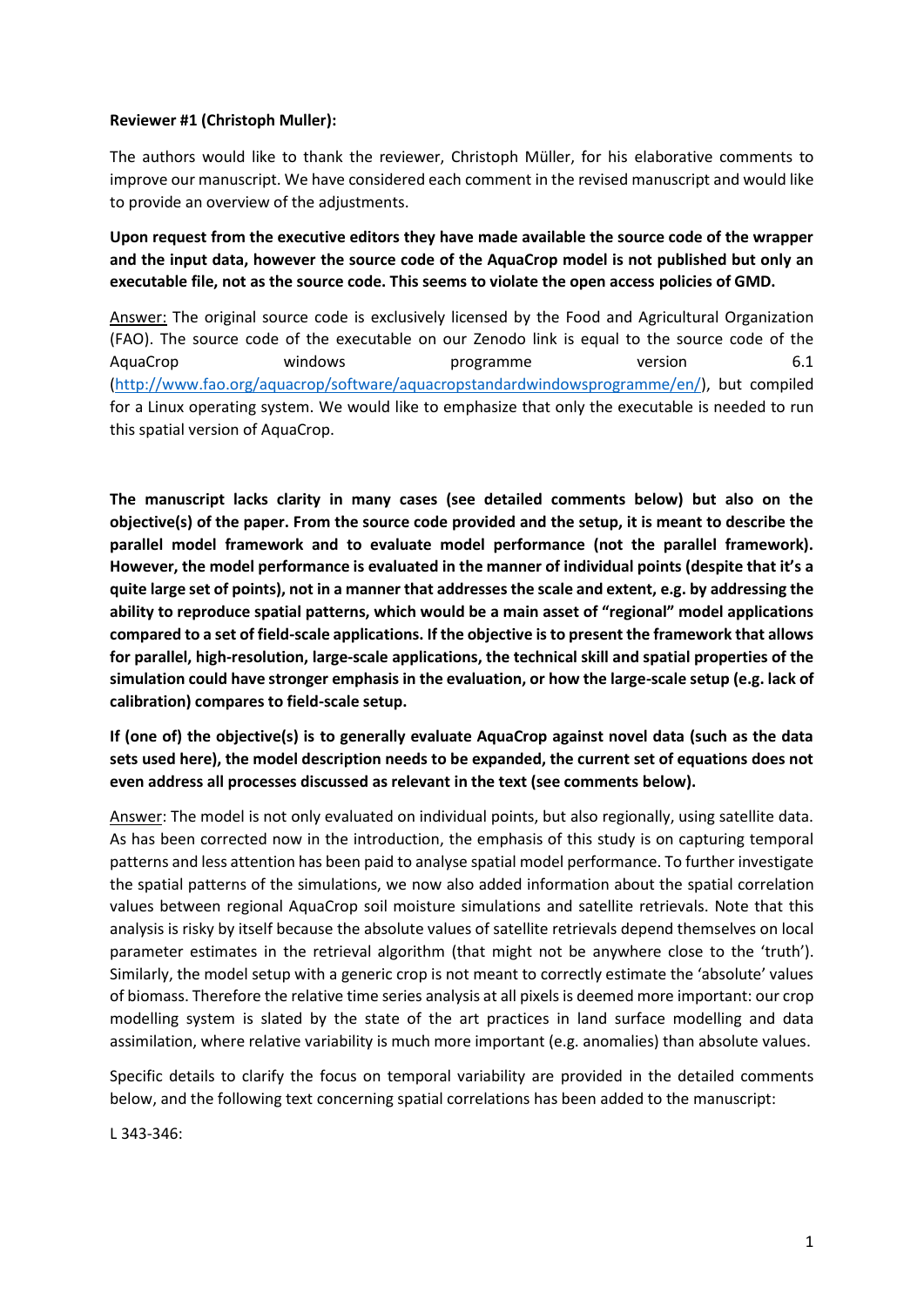*"Spatial correlations of AquaCrop SSM on the 9-km EASE2 grid reveal a large variability in time, with a temporal mean spatial R of 0.38 and temporal standard deviation of 0.21 for CGLS-SSM and a mean R of 0.32 and temporal standard deviation of 0.22 with SMAP-SSM."*

**I don't understand the claim made that AquaCrop could serve as a bridge between point and global level simulations. It is claimed that AquaCrop was developed for a simplistic representation of crop growth (L46) and performance is good if the model is calibrated for local field conditions (L48). So AquaCrop may actually lack processes that are relevant to capture the heterogeneity of the landscape of environmental and management conditions at larger scales. The calibration of largescale applications is hampered by lack of data that could serve as calibration targets and is not attempted here.**

Answer: We agree that this statement cannot be confirmed with our study and have edited the text as follows:

L48-L49:

*"The flexible model setup will allow for many different applications, but in this study the focus is on the preparation of a satellite-based data assimilation system."*

**Even though an eyeball comparison suggests that results hold true, I find the comparison of the AquaCrop performance against the 2 soil wetness datasets a bit biased, as the samples are very different. This could be made more direct if also the statistics would be supplied for the set of pixels that is covered by both reference data sets.**

Answer: All our analyses and performance evaluations are based on a range of objective skill metrics, community-based standards and direct causal/physical relationships – no eyeball comparisons. We further specify this in our responses to the detailed comments below.

We are not entirely sure about the 'bias' in the performance analysis. However, based on suggestions below, we think that (i) there might have been some misunderstanding, which we will correct for in the text, and (ii) that a common spatial mask (crossmasking of datasets) is recommended. In our revised version, the CGLS-SSM is also aggregated to the SMAP EASE2 grid and an extra performance analysis is done for both satellite products with AquaCrop using the same spatial mask. To be able to keep a sufficient amount of data for both datasets, this crossmasking is only done over space, not in time. A crossmasking of datasets done in space and time would reduce our datasets to a very small overlapping sample, because each satellite dataset has very different recommended retrieval quality flags and overpass times. This would then result in a great loss of information and a consequent bias in our performance analysis (limited to a small subsample). Please see details below.

Detailed comments:

**L19: curious to learn about how that bridge could look like. Many globally applied crop models are, in fact, field-scale models run in a modeling framework to process gridded data**

Answer: Please see description above. We have removed this statement from the introduction.

**L31: the better GGCMI evaluation reference would be Müller et al. 2017, not 2018. You could add Folberth et al. 2019 [\(http://dx.doi.org/10.1371/journal.pone.0221862\)](http://dx.doi.org/10.1371/journal.pone.0221862)**

Answer: Thank you for the references. They are both included in the revised manuscript.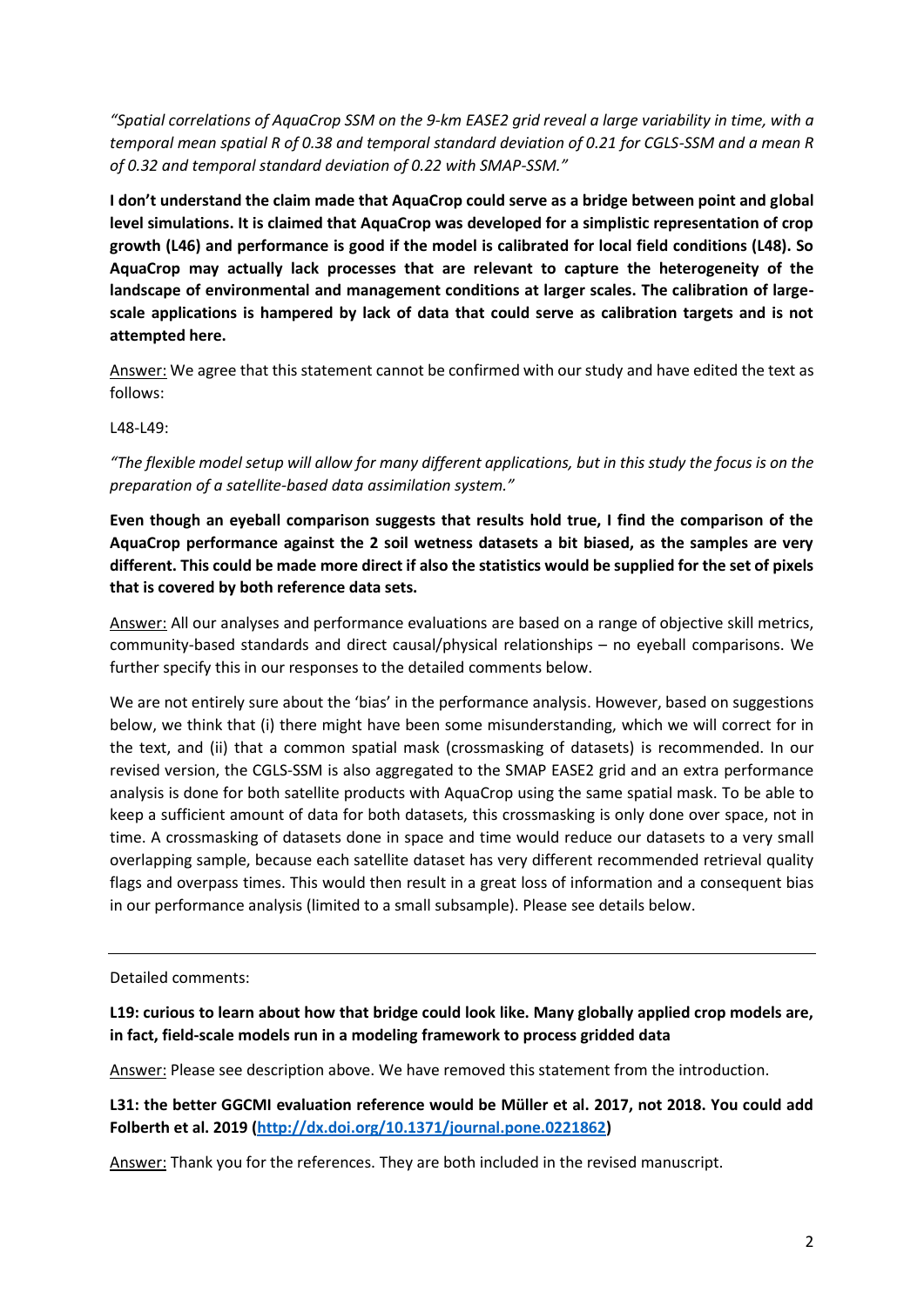**L34: this "downside" is not only relevant for upscaling field-scale models but holds true for any largescale crop model application.**

## **L35: do you mean "… and loss of information that is typically available at smaller scales"?**

Answer: Thank you, the text for L34 & L35 has been updated as follows:

L35-L36:

*"A downside of large-scale crop models, especially at a global level, is that they often suffer from the generalization of input data and loss of information that is typically available at smaller scales, resulting in larger errors at the local scale."*

**L39: I guess the better reference for the GGCMI Project per se is Elliott et al. 2015 (http://dx.doi.org/10.5194/gmd-8-261-2015) if you just want to have one reference. If you want to describe the breadth of crop models used in GGCMI, you could add Elliott et al. (2015), Müller et al. 2019 (http://dx.doi.org/10.1038/s41597-019-0023-8), Franke et al. (2020a) (http://dx.doi.org/10.5194/gmd-13-2315-2020) for the different set of models contributing to Phase2 and (Jägermeyr et al. under review) for yet another ensemble of crop models contributing to the current Phase 3 (including AquaCrop).**

Answer: Thank you for the references, Elliot et al. (2015) has been included in the manuscript.

**L40: odd second half of that sentence: response to what? Do you mean "… more insight is needed in the relevancy of different processes represented in crop models applied at different spatial and temporal scales under different management assumptions"?**

Answer: Thank you for the suggestion, the sentence has now been removed from the manuscript. A new section has been added to better clarify our motivation.

L39-L46:

*"A possibility to correct for scaling errors, is the updating of the model simulations with remote sensing observations via data assimilation. There are several studies that have already used data assimilation in regional crop modelling systems (De wit & van Diepen, 2007; Mladenova et al., 2019; Zhuo et al., 2019), either for parameter or state updating. Parameter updating or calibration allows to match the absolute values of the simulations with (most often historical) observations. State updating allows to correct the relative temporal evolution and to obtain better initial conditions for subsequent model predictions. To get the most optimal results with data assimilation, it is important to start with a reliable model that is able capture the seasonal as well as interannual temporal variabilities."*

## **L52: unclear – what are the difficulties to update to newer AquaCrop versions?**

Answer: This statement has been removed from the sentence.

## **L58: if this is the main objective, what are the side objectives?**

Answer: This was an unfortunate formulation. The evaluation of high-resolution regional AquaCrop simulations is \*the\* objective of this paper. This has been changed in the revised manuscript (L75).

**L60: I'm surprised by the "generic crop" approach. Crops differ in various aspects and e.g. differences in growing season specifications have been shown to matter quite a lot (Müller et al. 2017, Jägermeyr & Frieler 2018 (http://dx.doi.org/10.1126/sciadv.aat4517)). Also above ground biomass differs substantially between crops. I see that this liberates you of having to specify high-resolution**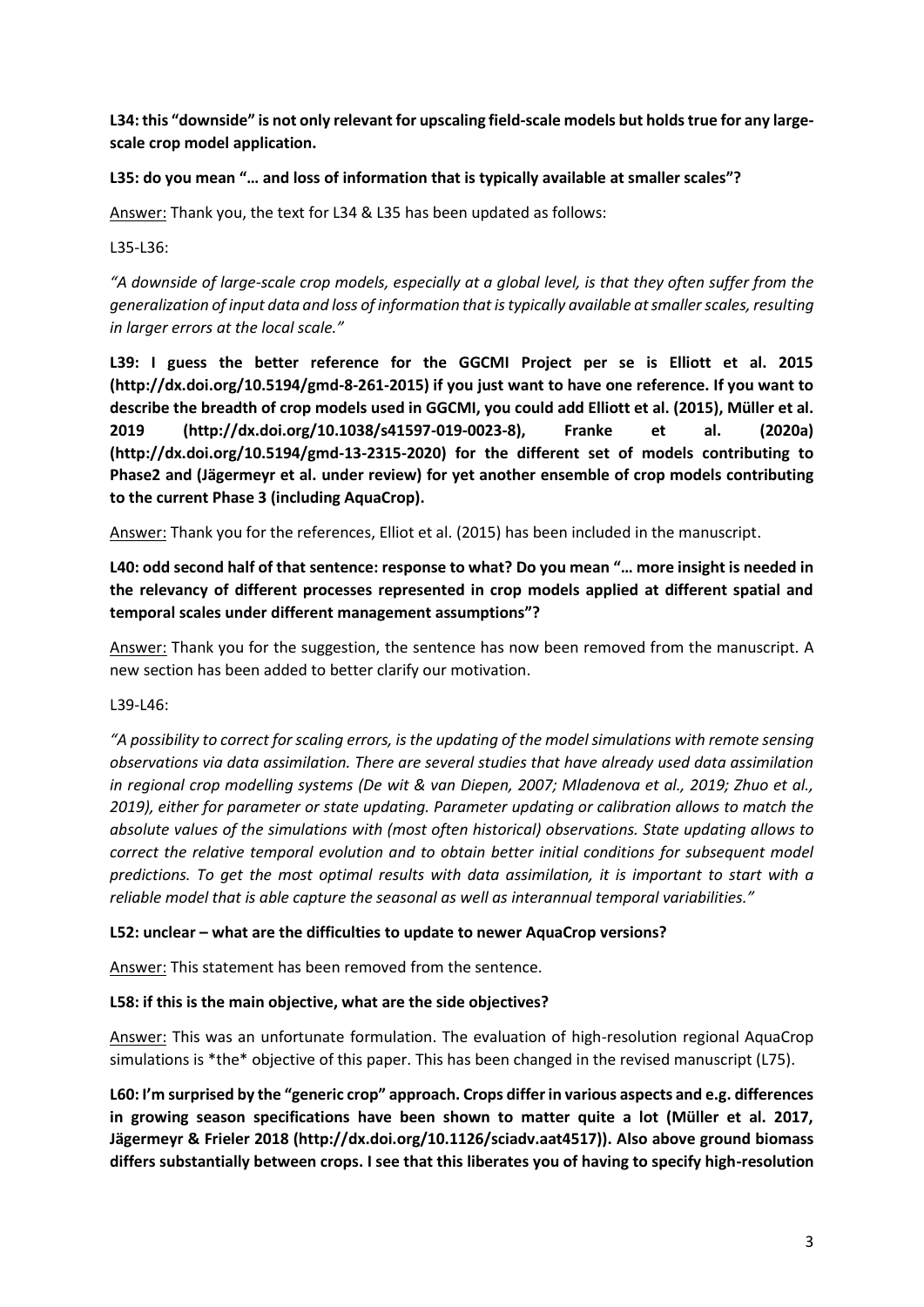# **inputs that match crop distributions that the satellites see, but some justification of this choice would be needed here.**

Answer: As was briefly mentioned at the end of the first manuscript, this model is set up for satellitebased data assimilation at a later stage. Our motivation is that the data-assimilation will correct for the temporal differences in relative biomass production. We wanted to test if the model performs accurately with this generic crop, to see if we can continue with the data-assimilation. We realize that this motivation has not been mentioned clearly in our previous manuscript. We added the following text to the introduction:

#### L65-L74:

*"A confrontation between model simulations and satellite data to evaluate or update the model simulations is not always trivial. Most importantly, the magnitude of model simulations and satellite retrievals of soil moisture or biomass are often not directly comparable. Biases between models and observations are inevitable, because they represent different quantities (Koster et al., 2009, Reichle et al., 2004) or are simply based on different assumed parameterizations. Via parameter estimation, soil and vegetation parameters can be spatially tuned to reduce such biases, but this is often not feasible for satellite retrievals or difficult with more detailed models at the regional to global scale. For this same reason, state-of-the-art data assimilation systems for state updating are designed to correct for random error, and not for systematic bias. Therefore, satellite products of relative soil water indices or anomaly total water storages are often distributed (Wagner et al., 1998, Albergel et al., 2008, De Lannoy et al., 2016, Li et al., 2019), and the performance of large-scale model simulations is often evaluated using bias-free temporal skill metrics (De Lannoy et al., 2015, Gruber et al., 2020)."*

**L79: I don't understand the discretization of the soil column. It looks like no soil layers are used? But the root zone is divided into compartments? How are these discretized? Is the topsoil/subsoil information of HWSD (described later, L132) assigned to these compartments or are soil properties assumed to be homogeneous?**

Answer: In AquaCrop, output for soil moisture is given for the entire root-zone, but also for the different layers of the root zone, with compartments of 0.1m depth. The top layer (WC01) was used to evaluate against satellite data, which is equal to the top 10 cm of the soil. The text has been updated as follows:

## L96-L100:

*"To calculate the soil water balance, AquaCrop divides the soil profile into multiple compartments (default 12) with depth increments ∆z (default 0.1 m). For deeper soils, ∆z increases exponentially with increasing soil depth, so that the processes of the near surface layers can still be resolved with sufficient detail. The number of compartments is independent of the number of soil horizons and the hydraulic properties for each compartment will be used depending on the soil layer in which they reside."*

#### L144-L145:

*"the AquaCrop volumetric moisture content of the top soil compartment (WC01), at 5cm depth (center of top 10 cm), was chosen for evaluation in this study."*

**L101: can you elaborate on what a field and a grid cell really are in AquaCrop. Most gridded approaches (or in fact also field-scale approaches) simulate one single point and assume it is representative for the field/grid cell. Is that similar here or is there any lateral heterogeneity**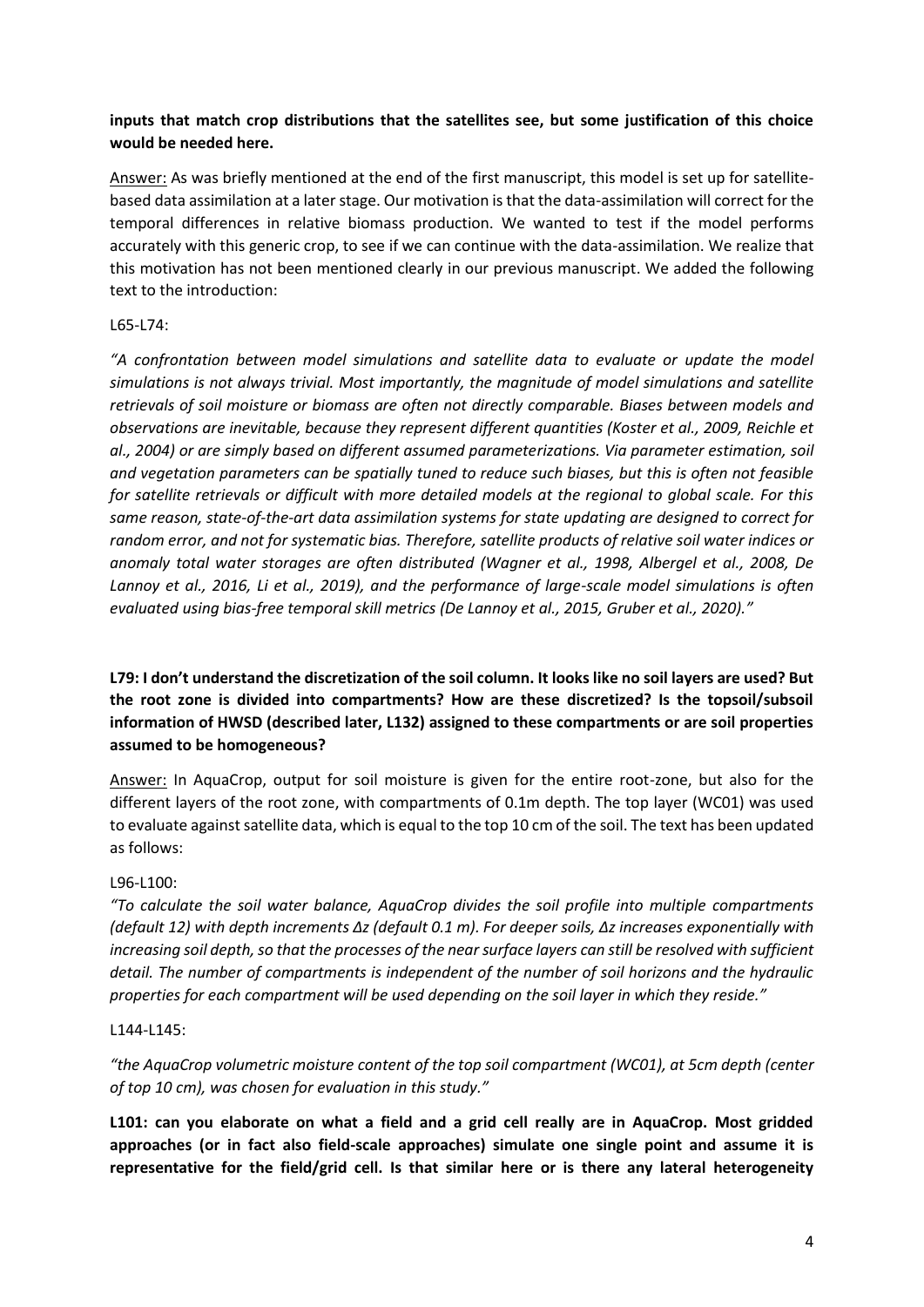# **considered within the simulation units (field or grid cell)? If not, this "replacement" merely affects how outputs are interpreted, no?**

Answer: Indeed, each field is considered homogeneous as it would be in the original AquaCrop model. This imperfect mapping adds representativeness error and is mentioned as extra motivation to focus on skill metrics that do not include a bias component (R, anomR, ubRMSD). The following text has been included for clarification:

#### L86:

## *"… for a single field, which is assumed to be homogeneous."*

**L116: this section should include the time period that is actually simulated. Or a modeling protocol section should be added that describes the simulation experiment(s) – simulations done in advance for "tuning", central simulation**

Answer: A new section has been added to the methods, describing the simulation setup.

#### L137-L151:

*"The model domain of this study covers the agricultural land in the central part of Europe (35°N-55°N, 10°E-20°E), and 45 pixels across all of mainland Europe where in situ soil moisture data are available for evaluation (three in situ points are also included in the central European domain). The model was run for the years 2011 through 2018, starting on the first of January 2011. The initial soil moisture content for the first year was set at θ\_FC, since the runs were initiated mid-winter, and for the subsequent years the initial soil moisture content was based on the moisture content of the last day from the previous year. Because the evaluation for soil moisture was done with microwave-based satellite products that pertain to the surface layer, the AquaCrop volumetric moisture content of the top soil compartment (WC01), at a depth of 0.05 m (center of top 10 cm) was chosen for evaluation in this study. For the biomass, the daily productivity (t ha-1 ) was derived from the cumulative biomass. In the regional version of AquaCrop, a single homogeneous field is represented by a 30 arcsecond (~1 km) pixel, and input and output were defined independently for each pixel. The system can easily be set up for any given resolution over any domain. In this study, the model was run exclusively for dominantly rainfed agricultural areas, based on the land use map of the CORINE Land Cover inventory (Büttner, 2014) for the year 2012. This dataset is available at 100-m resolution and was aggregated to 30 arcseconds. To best represent the pixels as agricultural fields, only pixels were included of which at least 50 CORINE pixels (~50% of one AquaCrop pixel) contained non-irrigated agriculture."*

**L117: unclear why this input data set was selected and no bias correction was performed. See e.g. Ruane et al. 2021 (http://dx.doi.org/10.1016/j.agrformet.2020.108313) for the relevancy of input data sets. The AgMERRA data set (based on MERRA and available at 0.25° spatial resolution), would e.g. seem to be more suitable? Or other data sets described there or the ISIMIP3a input data sets that also cover 2012?**

Answer: There are many global datasets available for the meteorology. MERRA-2 is a well-established and in depth evaluated long term global re-analysis product, assimilating observations from satellite and gauge stations for precipitation, with a low product latency (Reichle et al. 2017 doi: https://doi.org/10.1175/JCLI-D-16-0720.1). AgMERRA is based on an older version of MERRA, using an outdated modelling system, artificially mapped to 0.25°, and only available until specific years (2010). MERRA-2 has a latency of at most a month, and if we wanted to, we could directly replace MERRA-2 re-analysis with real-time forecasts, which is beneficial for future simulations.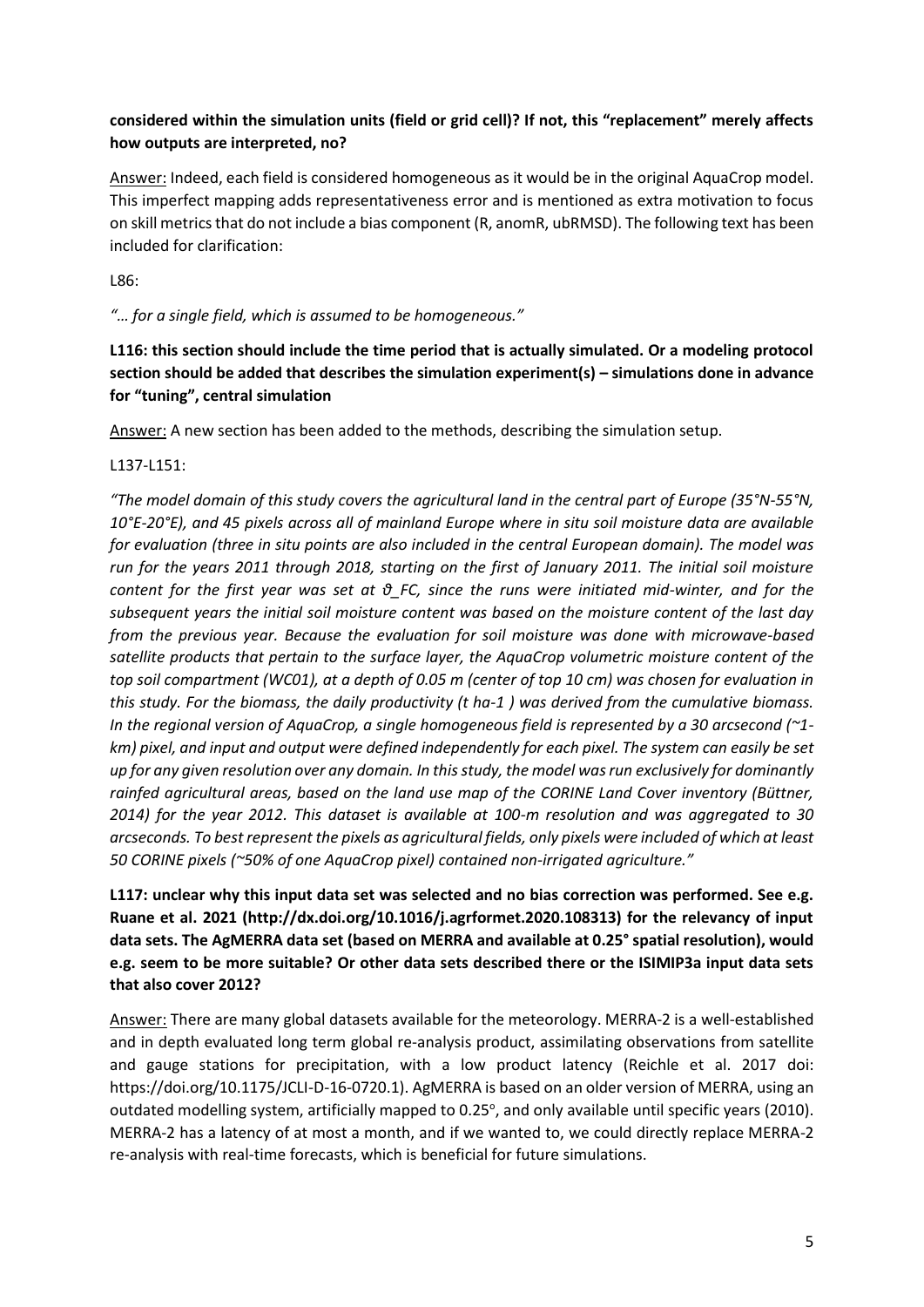A comparison of MERRA-2 temperature and precipitation and data from field stations (in Austria and Czech Republic), showed satisfactory results. We are looking for reliable datasets at finer resolutions for future applications.

The text has been updated as follows:

*L168:*

*"The MERRA-2 meteorological variables have a 3-hourly temporal resolution, a spatial resolution of 0.5° lat x 0.625° lon, and are readily available at a latency of about a month."*

and in the discussion:

L403:

*"The use of high resolution meteorological forcing is likely to be most important step to further improve fine-scale AquaCrop simulations."*

# **L136: but some crops are grown throughout winter in Europe, how are these growing season treated?**

Answer: In the methods section (L228) we state that this 'generic crop' is suitable for the summer growing season. We therefore exclude analysis over the winter period (Nov-Feb). A different crop file would be needed to simulate the winter crops, also with a different starting date of the year (November).

# **L140: is this some form of calibration? Can you better describe how the 30% were approximated? The GAEZ data would also provide some information on soil fertility that could help to abandon a guestimate.**

Answer: Yes, this was tuned (manually) by comparing for several locations the biomass production to the CGLS-DMP product. This value was also chosen as in AquaCrop, the recommended soil fertility is in the range of moderate-good instead of perfect (=0% reduction). The reduction of 30% falls within that recommended range.

We have updated this in the text as follows:

L187-L190:

*"The default of this parameter is 0%, referencing to unlimited soil fertility with the perfect concentrations of plant nutrients. Since this situation is very rare in real fields, even for well-maintained land, the value was manually tuned to 30% after initial model evaluation of daily biomass production with the CGLS-DMP (see section 3.1) product for several pixels."*

**L144: It's a bit funny to justify the choice of the generic crop with anticipated results. Also, it seems that this is speculation as no counterfactual experiment was conducted. Maybe more specific crop representation would substantially improve model performance? There clearly is still room for improvement in model performance, so we cannot say if this generic crop choice is a good one.**

Answer: We agree that the use of specific crops would most likely result in better model performances, however this is not within the scope of our research, and even not needed for future data assimilation (state updating) experiments, if designed to focus on relative temporal variabilities.

**L145: "this file was minimally tuned" this is unclear and needs a clearer description and justification. Keep in mind that the work should be reproducible.**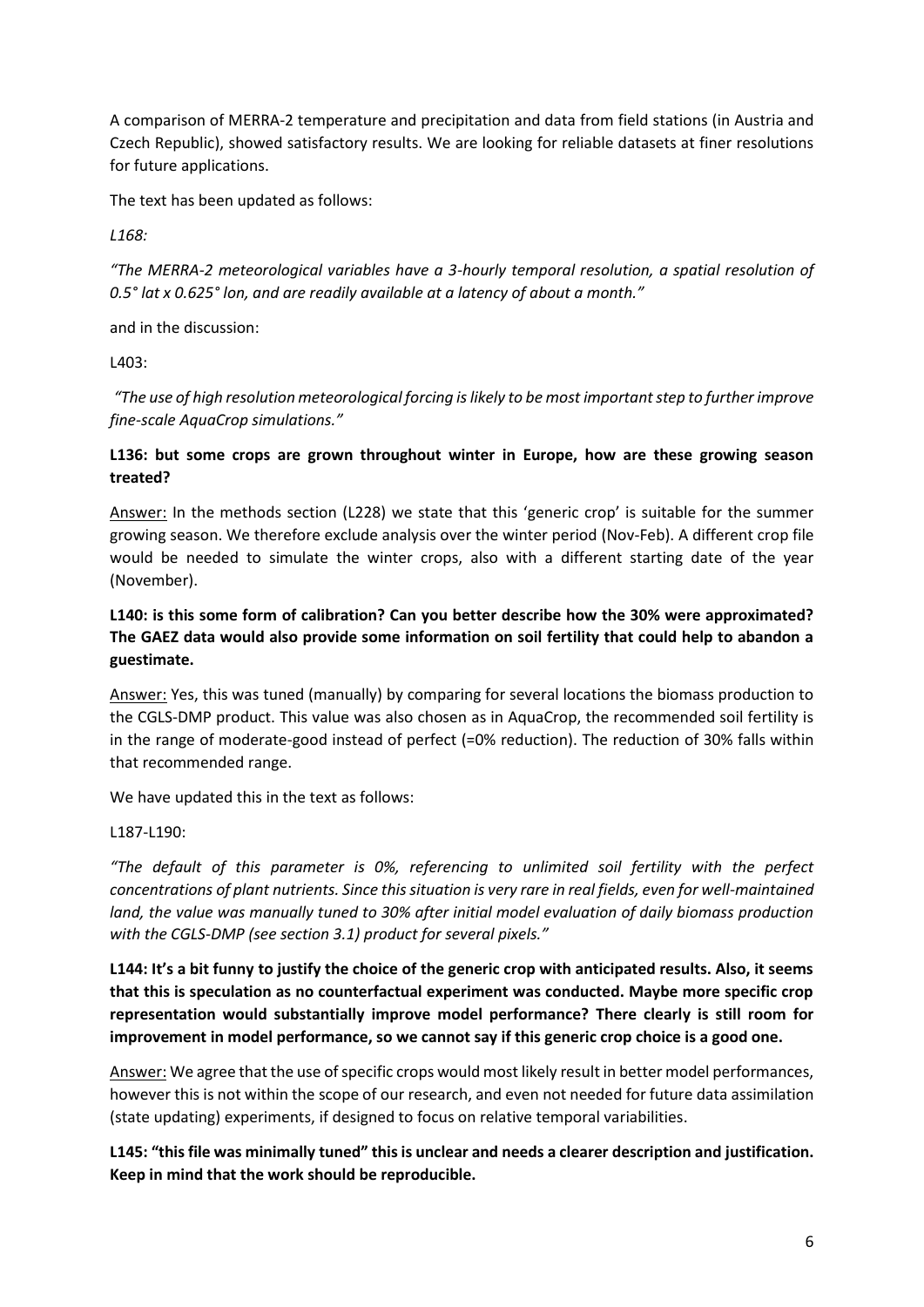Answer: The minimally tuning refers to setting the start of the senescence stage, which was done after the comparison with CGLS-DMP. We have now specified this in the updated manuscript.

#### *L196-L197:*

*"After visual model evaluation and quantitative comparisons against satellite-based dry matter productivity (DMP, see below; Smets et al., 2019), the date of senescence was tuned manually, to optimally capture the length of the growing season."*

**L150: I don't understand why the canopy development had to be prescribed in calendar days. How is it normally done in AquaCrop? A typical approach to simulate phenological development is based on growing-degree-days (see e.g. Wang et al. 2017 http://dx.doi.org/10.1038/nplants.2017.102). Please add a description of how crop phenology is modeled and if/how that relates to transpiration.**

Answer: Indeed, growing degree days are the default option in AquaCrop. However, since we wanted to simulate the biomass production from the 1st to the last day of the year, we had to fix the length of the crop cycle on 365 days to avoid that in a cold year the length would exceed the 365 days of the year (and vice versa in a warm year). However, since in the calculation of crop transpiration growing degree days are considered, an over- or underestimation of the canopy cover will have only a small impact on the simulated crop transpiration (and hence also the effect on the simulated soil water content and biomass production will be limited).

#### L201-L206:

*"Because of this fixed annual cycle, the canopy development had to be simulated in calendar days instead of the more commonly used growing degree days. This results in an error in the simulation of canopy expansion during cold periods, but due to the consideration of growing degrees in the simulation of crop transpiration with the cold stress factor, the reduced biomass production in these periods is still captured. As can been seen from equations 1 and 2, the factors that affect the crop development, simulated by canopy cover, are soil water stress and cold temperature stress."*

## **L151: the effect of GGD on transpiration is not clear from equation 2. How is this considered? Please elaborate to make sure that the model description in complete and understandable.**

Answer: Thank you for noticing. The cold stress coefficient is calculated with growing degree days, which largely eliminates the error of canopy cover in calendar days. This important variable was accidentally not included in equation 2, but that has now been corrected (L92).

**L156: what classes? And why 50 as a minimum? Are you saying "if at least half of the pixel is used for rainfed agriculture, it is included in the simulation set"? I wonder if that does not exclude a lot of cropland from the analysis? Is this necessary to have a clear signal from cropland when comparing to satellite data? Please expand.**

Answer: There would indeed be some crop areas lost. However, since a 1-km pixel should represent an agricultural field, for pixels in which more than 50% is covered by another type of vegetation or not even by vegetation but e.g. an urban class, this would no longer be a realistic representation of an agricultural field. This part has been rephrased and moved to the model setup description

## L149-L151:

*"This dataset is available at 100-m resolution and was aggregated to 30 arcseconds. To best represent the pixels as agricultural fields, only pixels were included of which at least 50 CORINE pixels (~50% of one AquaCrop pixel) contained non-irrigated agriculture."*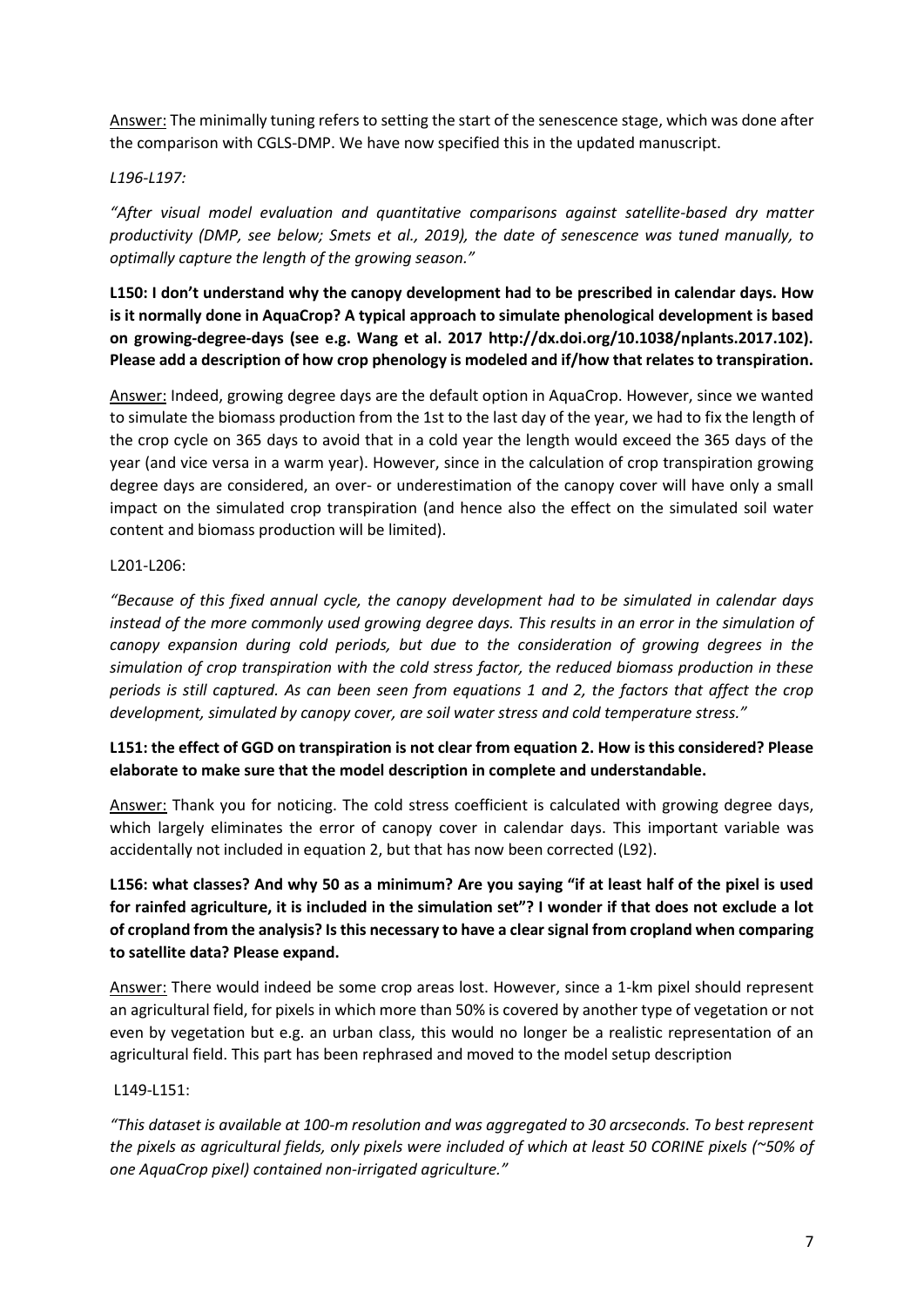#### **L187: What is the outcome of that implicit quality screening?**

Answer: This sentence has been removed to avoid confusion.

This statement was too trivial: since we are not simulating over areas where satellite soil moisture retrievals do not perform well (e.g. ice, urban, complex terrain), we are also not using any compromised satellite retrievals.

## **L200: is there a name and reference for the "recommended conservative quality screening"? How important is that for the outcome?**

Answer: There is; O'Neill, Peggy, et al. "Algorithm Theoretical Basis Document. Level 2 & 3 Soil Moisture (Passive) Data Products." (2018). We have added this reference to the updated manuscript in L256. Microwave satellites are sensitive to various aspects (frozen soils, snow, steep slopes, urban area, water bodies). Quality control is done for both the CGLS-SSM and SMAP-SSM, to minimize trivial product errors.

**L214: this information should be moved and expanded to the methods section. Modeling domain, selection of grid cells included in simulations, temporal range covered etc. need to be described in the methods part.**

Answer: This has been updated accordingly in the revised manuscript, see above.

**L216: all metrics should be described with equations. To me, at least, it is unclear how anomalies were computed or how the bias was removed – it seems there are different options to do so.**

Answer: The following equations have been added to the revised manuscript:

L273-L278:

$$
Bias = \frac{1}{N} \sum_{n=1}^{N} (x_n - y_n)
$$

 $\mathbb{R}^2$ 

$$
RMSD = \sqrt{\frac{1}{N} \sum_{n=1}^{N} (x_n - y_n)^2}
$$

 $ubRMSD = \sqrt{RMSD^2 - bias^2}$ 

$$
R = \frac{\frac{1}{N} \sum_{n=1}^{N} (x_n - \bar{x})(y_n - \bar{y})}{\sqrt{(\sum_{n=1}^{N} (x_n - \bar{x})^2 (\sum_{n=1}^{N} (y_n - \bar{y})^2)}}
$$

Where x are the simulated output data from AquaCrop and y are the observations from the satellite products.  $\bar{x}$  and  $\bar{v}$  are the time mean values.

To calculate anomalies, we have included Gruber et al., (2020) (https://doi.org/10.1016/j.rse.2020.111806).

L284-L285:

*"… To obtain anomalies as described by Gruber et al. (2020)."*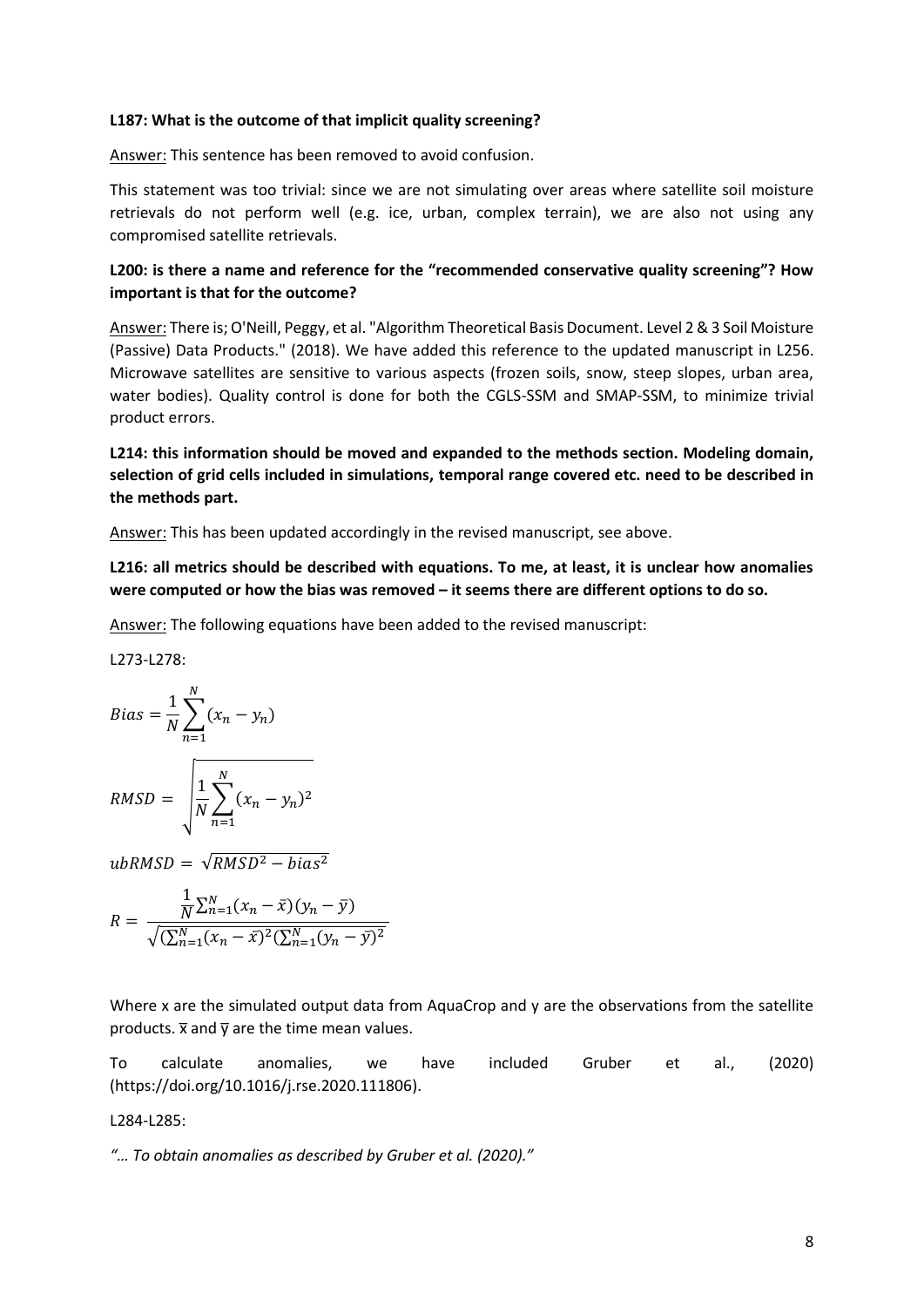#### **L228: multi-year => how many years?**

Answer: This has been updated

L283-L284:

*"…A multi-year climatology (8 years for CGLS-DMP, 4 for CGLS-SSM and 3.5 for SMAP-SSM)"*

#### **L233: the median of the matching 10 days?**

Answer: the sentence has been rephrased:

L289:

*"…the median of the matching 10-day period"*

# **L236: I don't understand the exact processing or the intentions of the correlation analysis of AEI and the satellite products**

Answer: The AquaCrop model is run without any irrigation applications. In areas where irrigation is very common, such as northern Italy, this could cause a mismatch between observations from the satellite and model simulations. Since it is impossible to know the exact dates and amounts of irrigation at this scale for each location, the Area Equipped for Irrigation (AEI) dataset was used, to distinguish regions of high irrigation potential. By comparing correlation coefficients to the percentage of AEI, we could say that there is a possible effect of irrigation that influences the correlation between the model and satellite retrieval products. The following text has been added for clarification:

#### L290-L292:

*"In this study, only rainfed agriculture is considered. However, it is very likely that irrigation will occasionally take place on rainfed fields, where the timing and volume is based on local decisions made by farmers. Irrigation practices were not included in the model simulations. To analyse how this humandriven process could influence the model performance,…"*

# **L237: the metrics section fails to explain how 5cm soil moisture values are made comparable to simulated soil moisture of the rooting zone? Maybe this is not an issue and just a problem of me not understanding how the soil is discretized in AquaCrop (see comment above)**

Answer: Please see answer above, for L79.

## **L257: where can we see this? How do you know?**

Answer: This could be visualized with maps presenting water stress and temperature stress over the domain. You would typically find higher water stress in the South, due to more drier periods, and cold temperature stress in the North.

We have added a typical timeseries for a location in the South to visualize the main difference between the North and South of Europe (Fig. 4).

## **L258: "tons" are abbreviated with small-caps t (also in legend of Fig 1 and titles of Fig 2)**

Answer: the units have been made consistent.

**L267: what is "high rate of rainfall"? Do you refer to the precipitation intensity or total amounts? That part of Germany included in your modeling domain and Poland are not exactly areas of high rainfall.**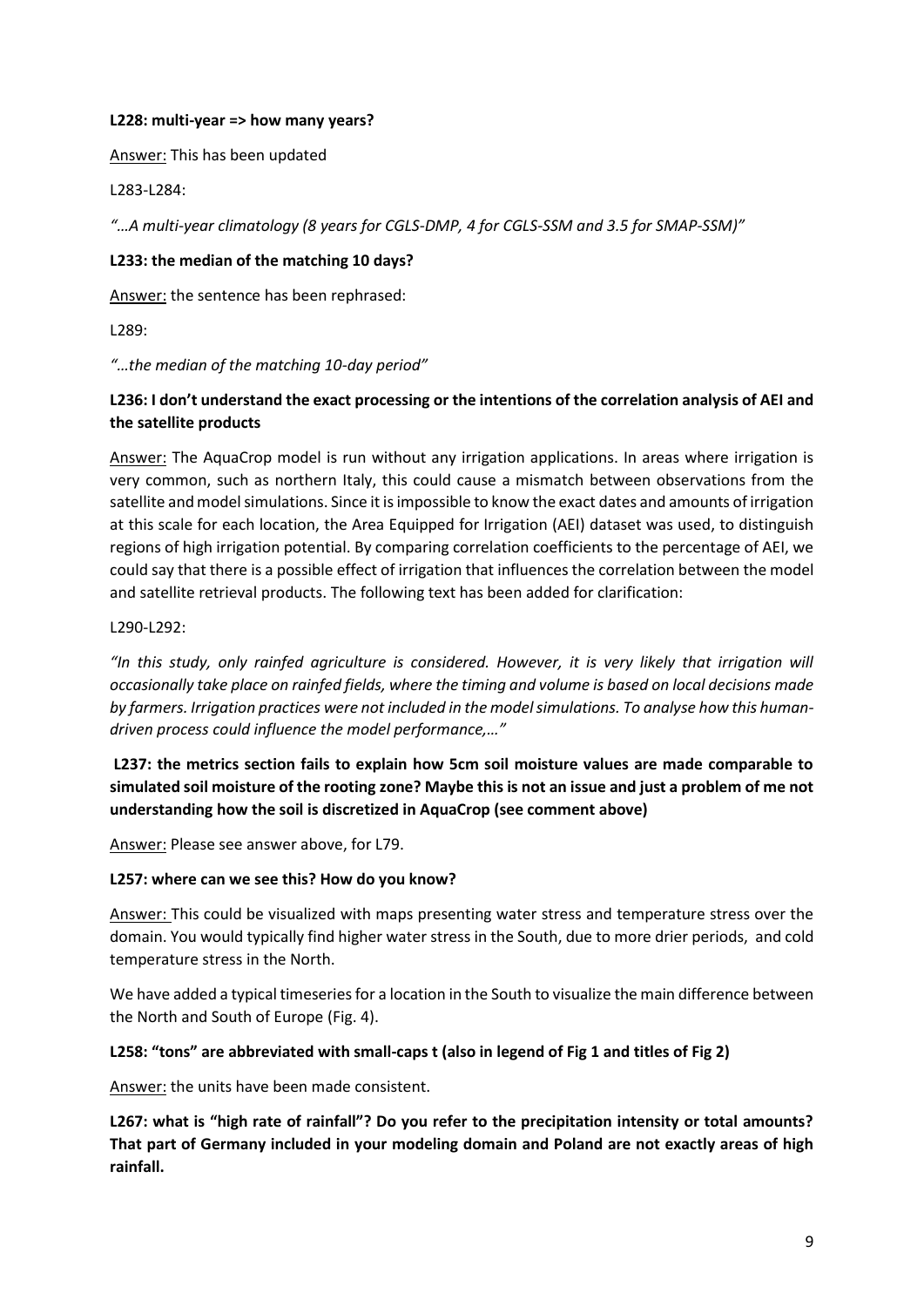Answer: This sentence was not well phrased and has been updated in the revised manuscript. In areas where crop growth is expected as there is sufficient water supply by precipitation, this supply will be drained in extremely sandy soils, therefore still create water stress for the plant.

## L330-L331:

*" In areas where there is a sufficient amount of rainfall, but soils are typically sandy and have a low TAW and high Ksat, soil water easily drains through the profile, which prevents optimal crop production."*

## **L268: why should the satellite not see water stress effects? Please elaborate**

Answer: The DMP is not a direct satellite observation, but a product that uses fAPAR from optical satellites and variables from other resources (meteo data from ECMWF) to derive the productivity. It is true that the stress should be observed in FAPAR at some stage (it is a 10-daily product), but the DMP manual still emphasizes that this product contains several limitations, such as omitting water stress and nutrient deficiencies. This is better explained in the revised manuscript.

## L214-L219:

*"The CGLS-DMP is based on a simplified Monteith (1972) approach that makes use of the fraction of absorbed photosynthetically active radiation (fAPAR), which is derived from the optical satellite missions Satellite Pour l'Observation de la Terre (SPOT; 1999-2014) and Project for On-Board Autonomy - Vegetation (PROBA-V; 2014-June 2020), ECMWF re-analysis estimates of atmospheric variables such as radiation and temperature, and land cover information from the ESA CCA Land Cover Map. The retrieval algorithm is thus driven by atmospheric water availabilities, without explicitly accounting for water storage in the soil."*

# **L280: is this a finding by eyeball? Please provide metrics that support your claim (e.g. distribution of errors per texture class or similar).**

Answer: The particular erroneous output stands out in the maps, and corresponds exactly to a certain soil type, with 93% of sand. This is a unique soil class from the HWSD, which is not suitable to be used in AquaCrop. Please see answers to L330 for additional information.

# **L285: My understanding of the methods section is that only pixels with at least 50% rainfed agriculture according to the CORINE data set are included in the simulations. How come you now claim that the sandy regions included in the analysis (and thus containing agricultural land) are not suitable for agriculture?**

Answer: This is something we did not expect to see either. However, it could be possible that the dominant soil class over an area is not the dominant soil class for the agricultural areas within that pixel. This soil class of 93% sand is simply an outlier in the soil classification, i.e. in our soil input data set. Using multiple sources of datasets with different grid projections could result in such mismatches, as is now mentioned in the discussion (L. 408-410).

# **L292: just to avoid ambiguity: these R values refer to AquaCrop vs. in-situ and AquaCrop vs. CGLS-SSM, correct? Not to in-situ vs. CGLS-SSM in the second case?**

Answer: Figure 6.a. shows AquaCrop vs. in situ. 6b AquaCrop vs. CGLS-SSM & AquaCrop vs. SMAP-SSM, 6c. in situ vs. CGLS-SSM & In situ vs. SMAP-SSM. The figure titles have been changed to make it clearer.

**L294: why 42 pixels? In section 3.4 you describe 32 for SMAP-SSM and 42+3 for CGLS-SSM. The extra 3 HOL points are not available for SMAP-SSM?**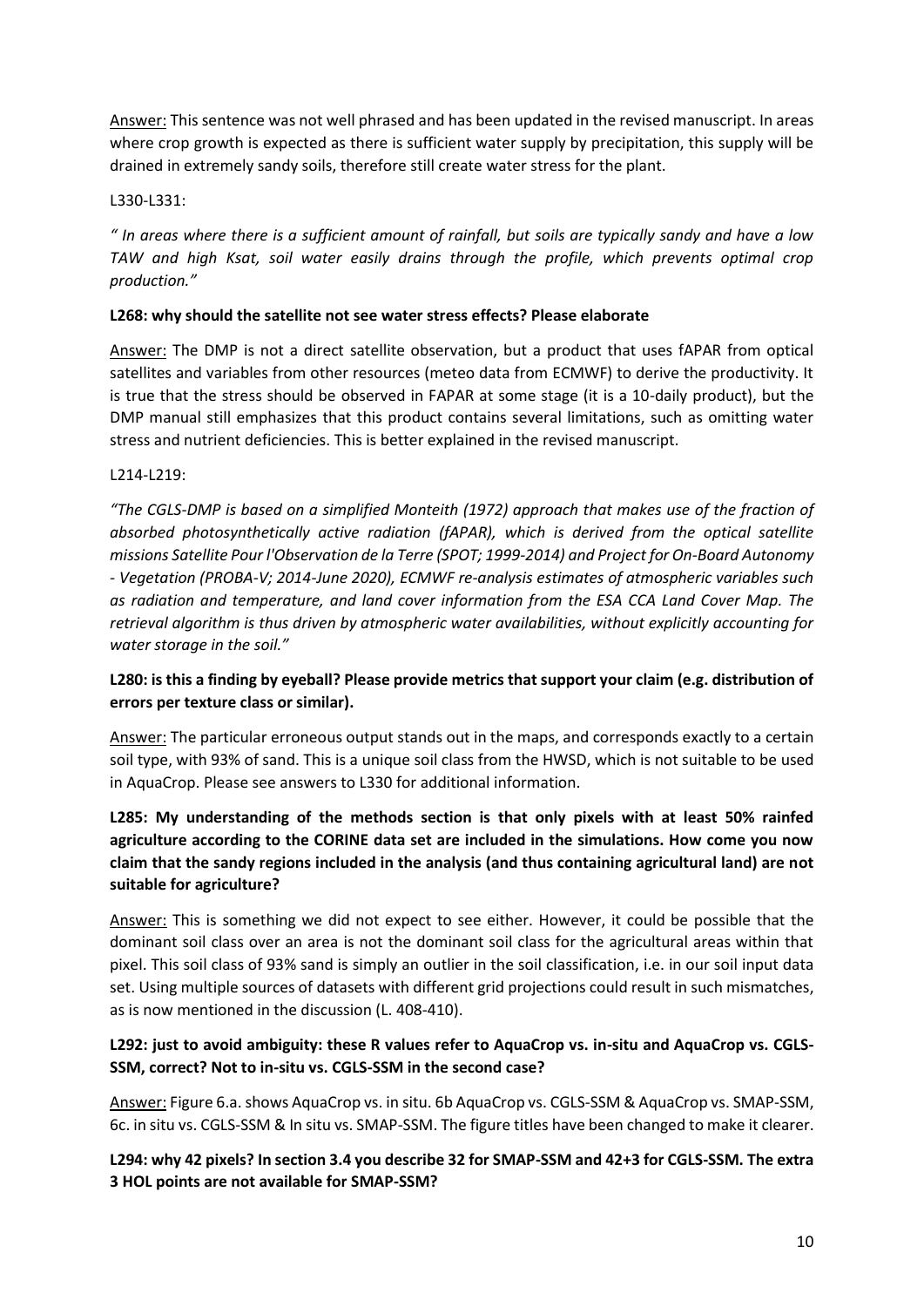Answer: Indeed, there is no SMAP-SSM data over the HOAL locations, so we could not make a comparison there. The datapoints are now consistent.

# **L295: is this the mean R of the temporal correlation averaged across the sites or a correlation across time and space?**

Answer: It is a temporal correlation averaged across the sites; we have fine-tuned the language in the revised manuscript (L365).

#### **L306: this seems to miss a reference? Or are these your own findings?**

Answer: A reference has been added (L377).

**L315: I don't understand this sentence. Irrigation could also dampen the amplitude making the overall weather-driven signal (the only aspect captured by AquaCrop) smaller compared to the noise and thus harder to get any correlation at all. Also for a comparison between the different data sets it seems difficult to compare across different samples? Why not make these claims based on the same spatial mask?**

Answer: Limiting the analysis to the same spatial mask would not be beneficial, because active and passive microwave-based soil moisture retrievals each have their own overpass times and limitations (recommended quality flags) in space and time. Crossmasking both datasets, possibly also with optical satellite-based biomass retrievals, would mean a too large loss of valuable data. We will add a note about this in the manuscript. The text has been rephrased:

L386-L388:

*"…even if the simulations were limited to dominantly rainfed agricultural areas according to the CORINE land use map and therefore did not include irrigation, it is possible that in reality irrigation is occasionally applied in rainfed fields and seen by the satellite data, resulting in lower correlation metrics."*

## **L323: I did not see any analysis separating seasonal, interannual and short-term temporal dynamics here. What results support this claim here?**

Answer: With Pearson's R we compared the seasonal dynamics of the model and the product. The anomaly correlations account for interannual temporal dynamics, as the seasonally varying climatology has been subtracted for each year. The time series shown in the manuscript then indicate the short-term and interannual temporal dynamics. This is mentioned in L. 282.

# **L330: Is this speculation or can this be shown somewhere? A simple test could be to run the model with uniform soil parameters – the computational costs are claimed to be low?**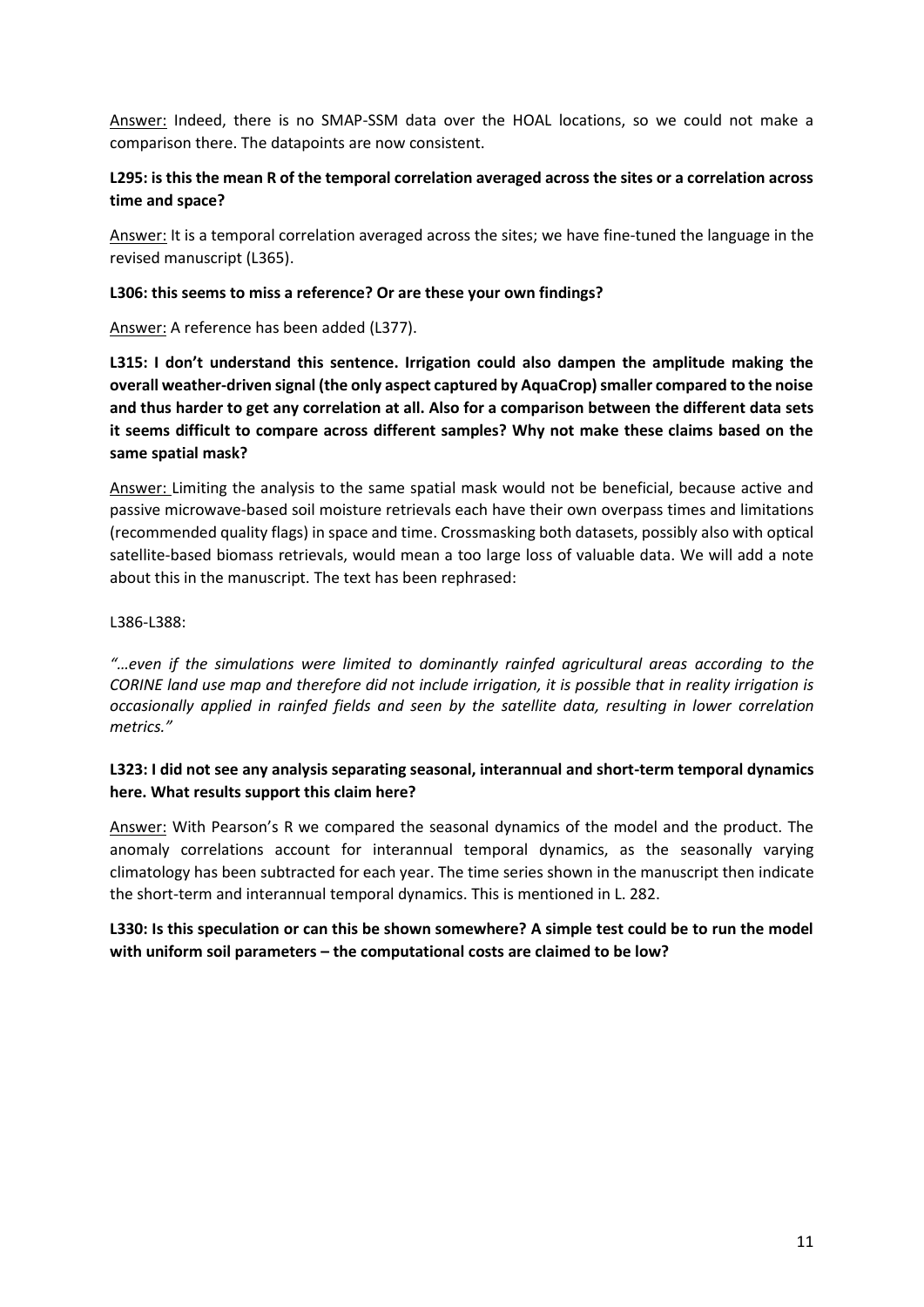Answer: The TAW map is presented in Fig. 3a as a comparison. We see a clear agreement with the lower anomR biomass map in the North (North Germany/ Poland) and low TAW values and we verified this in the case for extremely sandy soil class, which contained very low TAW values (due to low FC). As an extra confirmation, we grouped the anomaly correlations for the Northern half of the study domain (>46°N) by TAW values which shows that lower anomaly correlations are generally found in TAW values up to 0.1  $m^3m^3$  (see Fig. 1). This figure is not included in the revised manuscript.



*Figure 1 Boxplots of anomaly correlations for Biomass productivity grouped by ranges of TAW over northern half of the study domain (46°N – 55°N).*

# **L338: again here seems to be a reference missing? The comparison of the skill of the AquaCrop model to the 2 different data products should be conducted on the same spatial mask.**

Answer: A mask would indeed be better to confirm that statement. However, with the intercomparison of the in situ products, we already make a comparison over the same locations for both SMAP-SSM and CLGS-SSM, showing much better correlations of SMAP-SSM to both in situ observations and AquaCrop simulations. We kept the higher resolution maps for CGLS-SSM as visualization in the manuscript, but we now also aggregated the CGLS-SSM to the EASE2 grid and the same spatial mask is used as for SMAP-SSM. The resulting mean correlations are now added to the manuscript.

## L340-L343:

*"When aggregating CGLS-SSM to the EASE2 9-km grid using the same spatial mask of SMAP-SSM, temporal correlations with AquaCrop increase slightly, with a mean R of 0.57 (spatial standard deviation STDEV: 0.08) and a mean anomR of 0.56 (STDEV: 0.06) (not shown), and remain well below the correlation values between SMAP-SSM and AquaCrop SSM."*

The correlation maps of CGLS-SSM on the EASE2 grid are shown below (not added to the manuscript).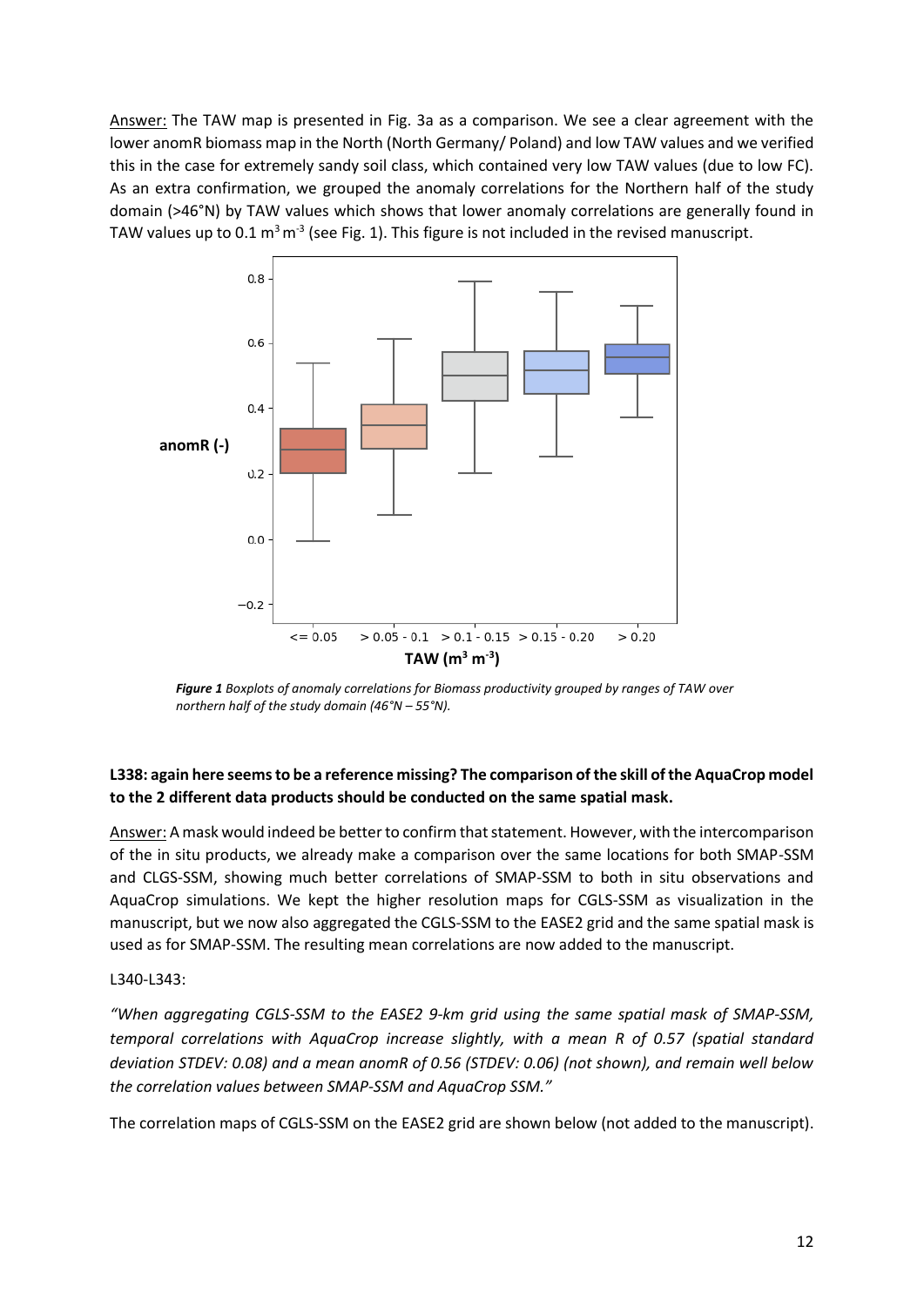

**Figure 2** CGLS-SSM aggregated to EASE2 grid of CGLS-SMAP, on the same spatial mask. Shown are the temporal correlations with aggregated AC SSM.

## **L341: This point was also made earlier on, but I still don't understand how the explicit focus on "agriculture-only" pixels can include substantial areas with soil parameters unfit for agricultural production?**

Answer: Please, see comment above at L285. In other words: parameter data sets are by design not self-consistent, which has now been mentioned in the discussion (L408-410).

## **L342: Speculation or finding? Is that a scientific debate or finding that could be referenced or would e.g. the SMAP-SSM quality flags suggest such relationship?**

Answer: The sentence has been rephrased.

#### L451-L452:

*"At the same time, satellite-based soil moisture retrievals also contain errors related to a priori defined soil hydraulic parameters."*

**L345: There are already data on varying crop parameters such as growing seasons and fertilizer available and I guess the abandonment of the idea of a "generic crop" would be a prerequisite to introduce time- and space-variant crop parameters.**

Answer: Agreed, however due to reasons mentioned earlier we prefer to stay with the 'generic crop'.

#### **L348: this is an interesting idea, but can you elaborate on this a bit to make it more tangible?**

Answer: We have made changes to the manuscript to better clarify our intentions for the satellitebased data assimilation, in the new discussion section 4.4.

#### **Fig 2: Panel b shows productivity not production? Small-caps t not T for tones.**

Answer: has been changed.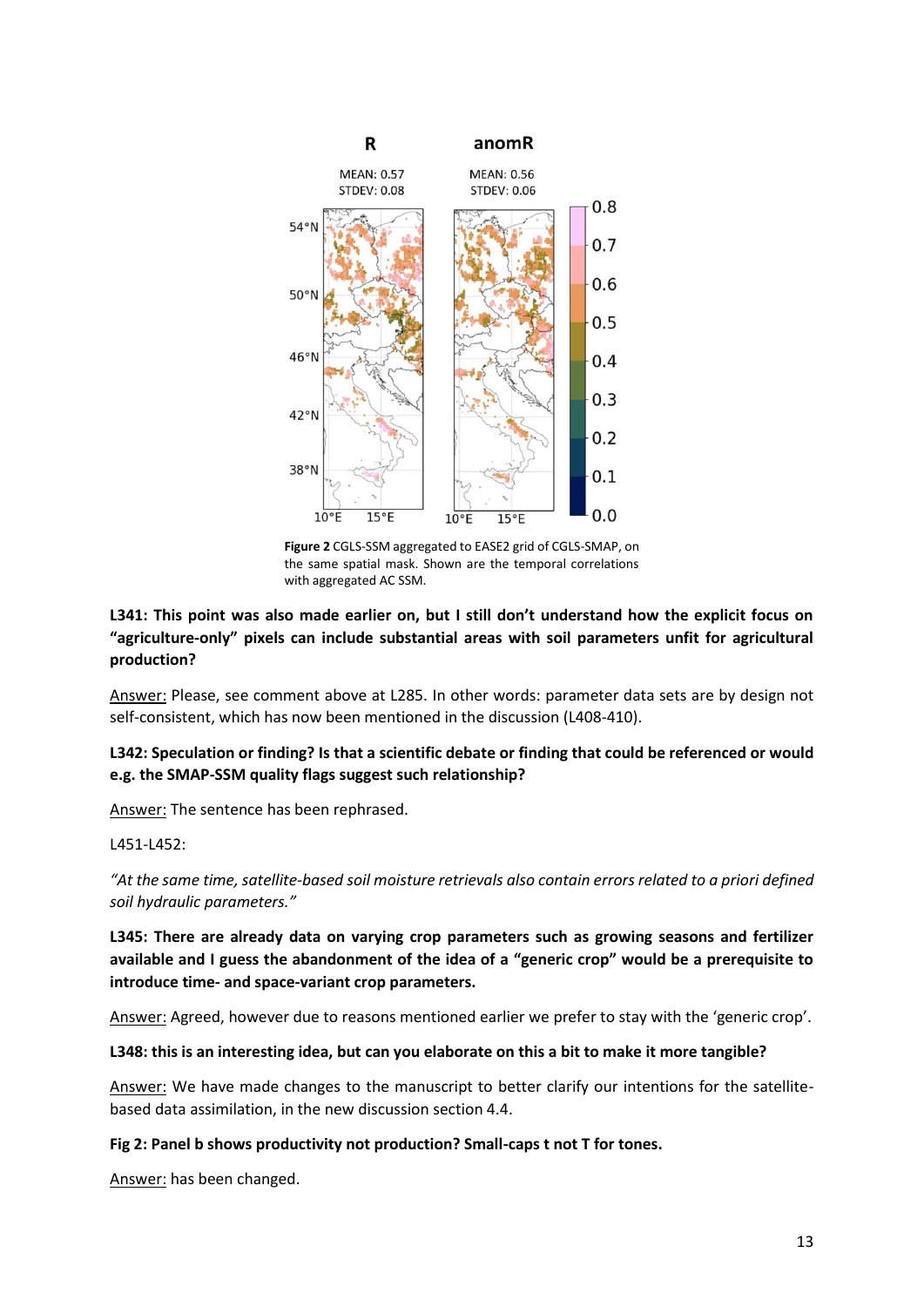**Fig 3: What are white areas? In figs 1+2 I was assuming that these are pixels not simulated (could be explained in methods section), but is the SMAP-SSM data set more patchy or are these excluded for some other reason? This should be explained in the caption.**

Answer: The white areas are indeed no data areas. We have specified this in the revised figure descriptions. Due to the strict quality screening for SMAP-SSM, there is less data available.

**Fig 4: panels b and c don't show information on agreement across the 3 product classes (satellites, AquaCrop, in situ) or if there is always just 2 of the 3 agreeing with each other. That would have implications for the interpretation of results, wouldn't it?**

Answer: See above. With 4.b (now 6.b). and 4.c. (now 6.c) we wanted to visualize that SMAP-SSM in most cases correlates better to in situ points and to the AquaCrop measurements than the CGLS-SSM product does.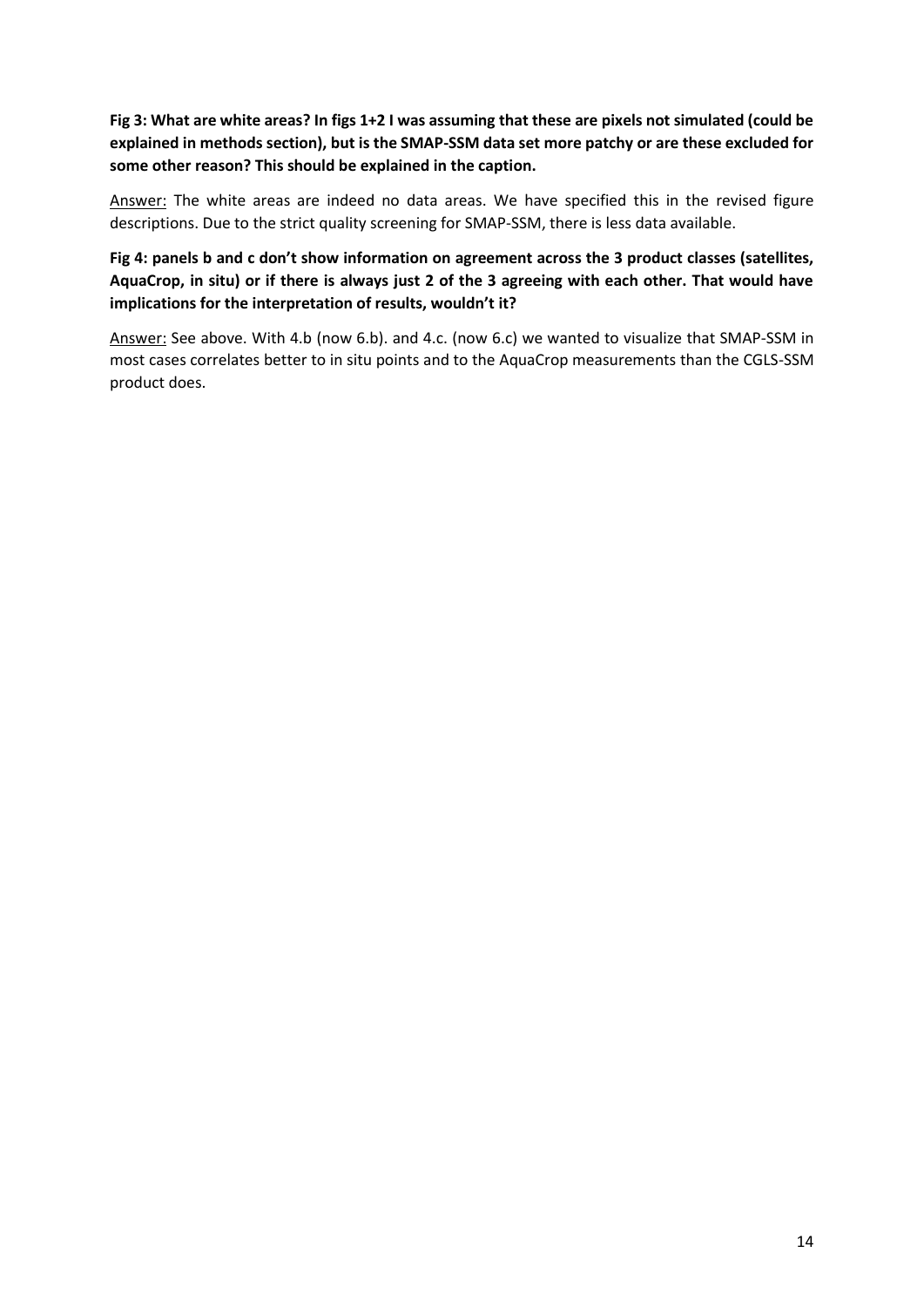#### **Reviewer #2 (Anonymous):**

The authors would like to thank the reviewer for their comments and recommendations to improve our manuscript. We have considered each comment in the revised manuscript and would like to provide an overview of the adjustments.

**The manuscript by Shannon de Roos et al. documented an effort on assessing the performance of AquaCrop model simulation at regional scale with benchmark of remotely sensed and in-situ observations of biomass and soil moisture. Generally the current manuscript is lacking scientific interpretation and insights. I have the following concerns for the authors to consider:**

**First, I suggest the author further consolidate their objectives of their manuscript. It reads like that the authors are going to address the scaling issue from point to global models in the introduction part, but the results only stay at model evaluation at a fixed scale (i.e. 1km). If the objective is scaling, the claim that "the regional AquaCrop model proves to be useful in assessing crop production and soil moisture at various scales and could serve as a bridge between point-based and global models" is not well backed up by the analysis in the manuscript. There is only one scale for model simulation in the current manuscript, i.e. 1km scale. Most importantly, it is unclear how the regional model simulation can serve as a bridge between point-based and global models. The scaling issue from point-based to global models is not touched in this manuscript at all, but deserves a further investigation in the framework the authors developed. For example, when assessing the soil moisture, the authors aggregated the 1km soil moisture simulation to 9km. In other model setups like GGCMI, the model would be running at 9km or even larger scales. How do the performances of different model setups vary and what are the controlling factors for those performance variations? I think those are the key questions to be answered and would also be more interesting for the crop model and land surface modeling communities. The authors can actually test those questions for both biomass and soil moisture simulations with their regional model simulation platform.**

**If the objective is model evaluation, I suggest the authors rewrite their motivation part in the introduction. Model evaluation with newly remote sensing data is also interesting, especially in the context of further data assimilation (as indicated by the authors in the conclusion part) experiments in which we need to have some information about the model uncertainties.**

Answer: We agree that the introduction needed a better clarification and have rewritten the introduction and added the following text:

L39-L46:

*"A possibility to correct for scaling errors, is the updating of the model simulations with remote sensing observations via data assimilation. There are several studies that have already used data assimilation in regional crop modelling systems (De wit & van Diepen, 2007; Mladenova et al., 2019; Zhuo et al., 2019), either for parameter or state updating. Parameter updating or calibration allows to match the absolute values of the simulations with (most often historical) observations. State updating allows to correct the relative temporal evolution and to obtain better initial conditions for subsequent model predictions. To get the most optimal results with data assimilation, it is important to start with a reliable model that is able capture the seasonal as well as interannual temporal variabilities."*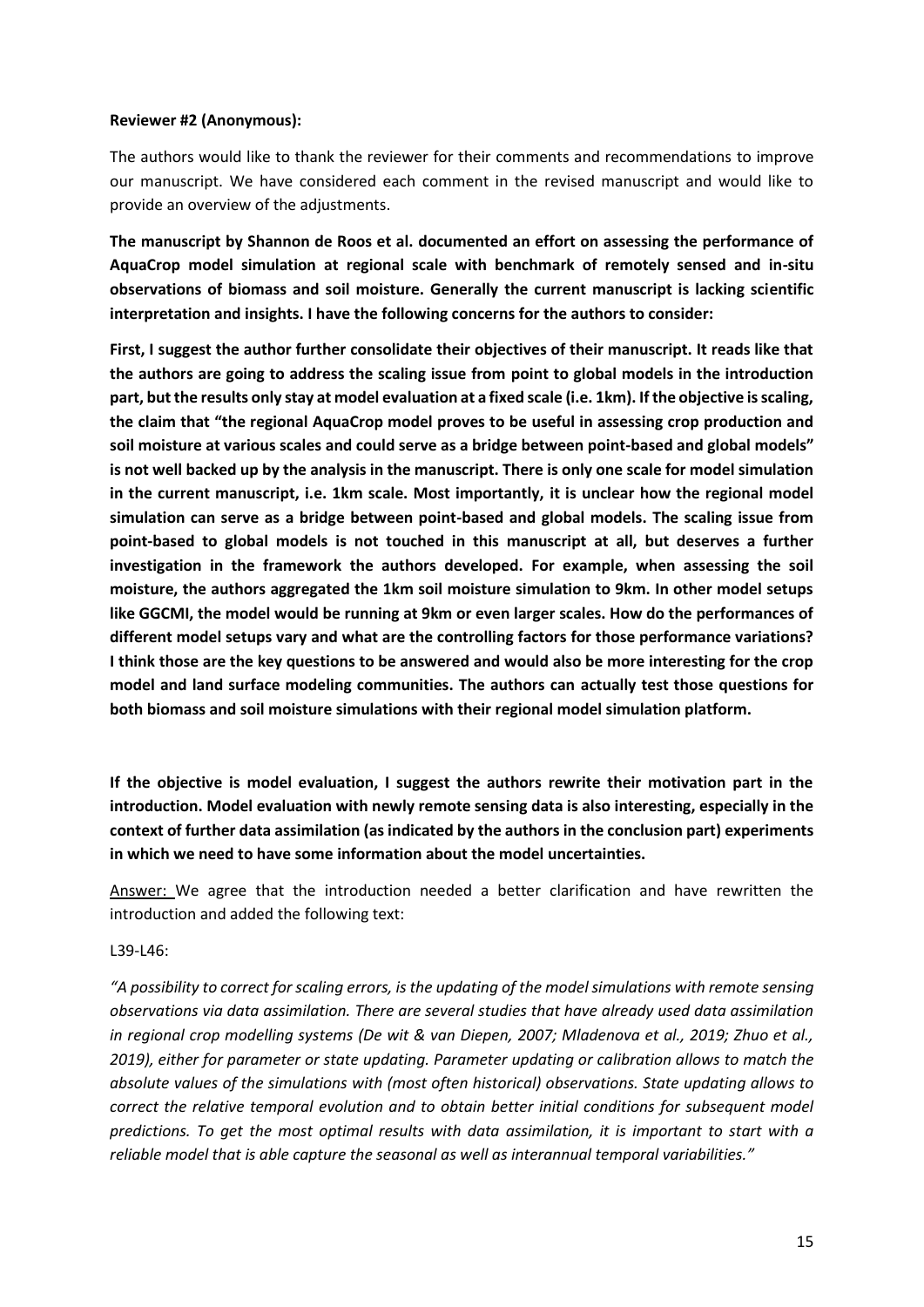#### *L63-L74:*

*"To evaluate, or later update, select variables within such a regional modeling system, in situ data only provide sparse information. However, a range of optical and microwave-based satellite data are available at various temporal and spatial resolutions. A confrontation between model simulations and satellite data to evaluate or update the model simulations is not always trivial. Most importantly, the magnitude of model simulations and satellite retrievals of soil moisture or biomass are often not directly comparable. Biases between models and observations are inevitable, because they represent different quantities (Koster et al., 2009, Reichle et al., 2004) or are simply based on different assumed parameterizations. Via parameter estimation, soil and vegetation parameters can be spatially tuned to reduce such biases, but this is often not feasible for satellite retrievals or difficult with more detailed models at the regional to global scale. For this same reason, state-of-the-art data assimilation systems for state updating are designed to correct for random error, and not for systematic bias. Therefore, satellite products of relative soil water indices or anomaly total water storages are often distributed (Wagner et al., 1998, Albergel et al., 2008, De Lannoy et al., 2016, Li et al., 2019), and the performance of large-scale model simulations is often evaluated using bias-free temporal skill metrics (De Lannoy et al., 2015, Gruber et al., 2020)."*

# **Third, it seems that the transpiration simulation in AquaCrop plays a very important role in simulating biomass and soil moisture. Why not do some assessment on transpiration simulation with flux tower and remote sensing ET data?**

Answer: Thank you for the suggestion, such an analysis could indeed be of extra value. However, the current options to access evaporation and transpiration data are not ideal. We could make use of the datasets from FLUX towers over Europe (at cropland sites), but the data accessibility and availability is somewhat limited for our simulation period. Additionally, these data would only enable to evaluate the total evapotranspiration, not transpiration separately. As an alternative, the evapotranspiration data from GLEAM are satellite- and model-based, and offer separate transpiration and evaporation estimates for our study domain and period. However, these data are produced at a much coarser resolution (25 km) than our model simulations. For the reasons previously mentioned, we would again resort to evaluation metrics such as correlation and ubRMSD. In short, if necessary we will include an evaluation of (evapo)-transpiration, but we believe that it might inevitably be less comprehensive than the evaluation we already provided with a range of soil moisture data. Therefore we have included the following text in the discussion:

#### L404-L407:

*"The evaluation was limited to surface soil moisture and biomass, but could be further expanded to other variables such as root-zone soil moisture and transpiration in the future. Reference data for the latter variable are always informed by strong (often modeled) background information (Martens et al., 2017 , Reichle et al., 2019) and not directly observed over large regions."*

**Forth, the authors directly jumped to conclusion after showing their results. Are there any insights to be discussed from this model evaluation effort? I suggest the authors bring up their most important findings and give more implications about crop model set up and evaluation at regional**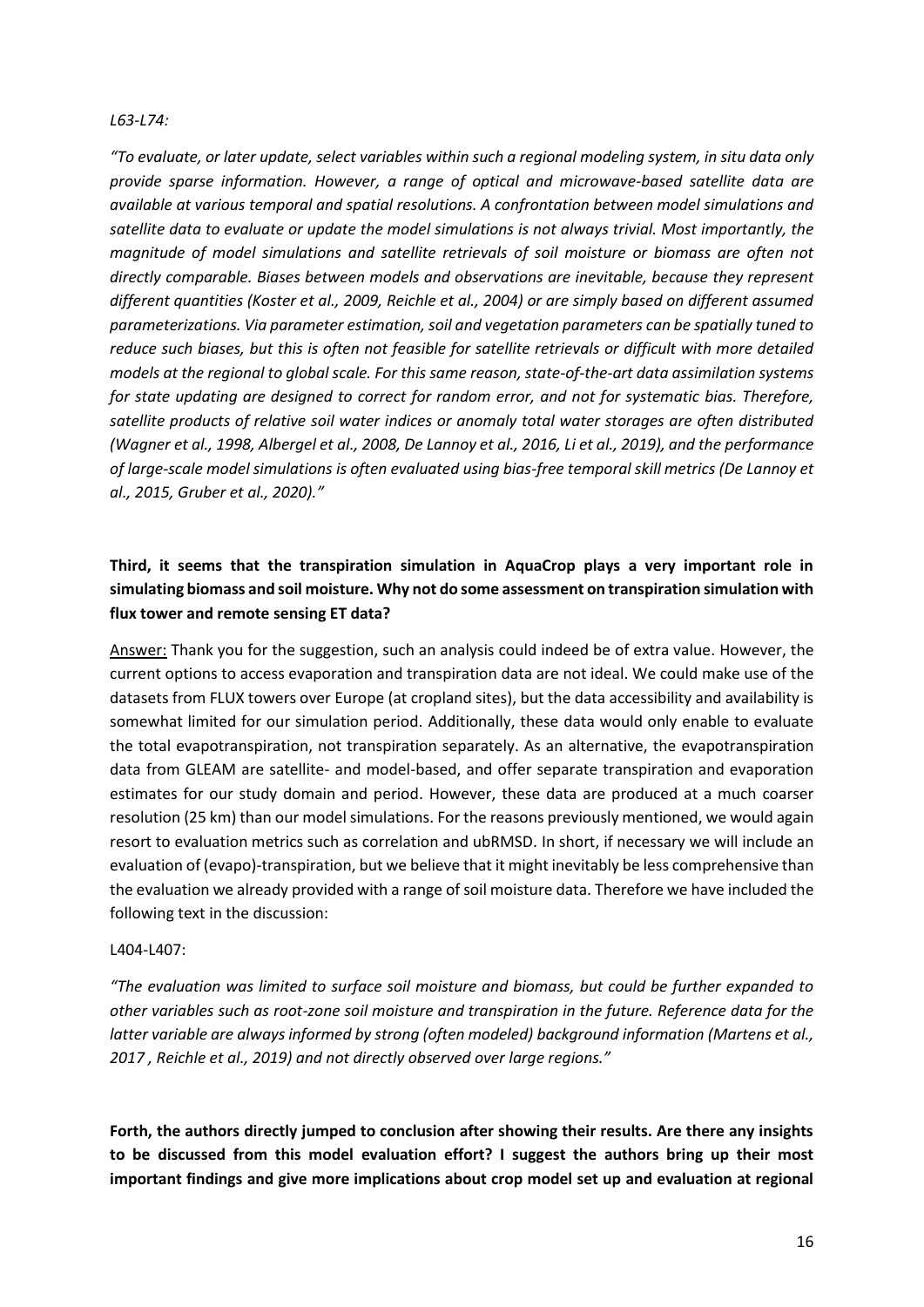# **scale in the discussion part, which is now totally missing. Otherwise, the scientific merit of this manuscript is largely limited.**

Answer: Thank you for pointing this out. In the revised version, we have added a discussion section (section 4.3) of the model findings in relation to this regional model set-up, dissecting the advantages and possible improvements:

L390-L425:

#### *"4.4 Discussion of the regional AquaCrop model*

*The current gridded AquaCrop model has several conveniences, such as the efficient parallel processing structure, the ability to run at any resolution and domain, and the modular setup in which a compiled executable can be easily replaced by newer AquaCrop versions. The model setup is chosen to facilitate subsequent embedding within a future satellite-based data assimilation system.* 

*The regional modelling system was designed to capture the seasonal and inter-annual variability, with some important simplifications. A general C3 crop was assumed and management data was considered as homogeneous over the entire study area, whereas meteorology and soil information were spatially variant. Therefore, the evaluation of this regional crop model setup against satellite products was mainly done in terms of unbiased temporal metrics. AquaCrop accurately simulates the temporal variability in biomass and surface soil moisture, especially in the northern regions and if the soil's TAW is not limiting. Limitations in the accuracy of the input precipitation (MERRA-2) causes slightly worse simulations in the water limited southern regions, where biomass shows a fast response to limited (but sometimes inaccurately timed) rainfall events. The use of high resolution meteorological forcing is likely to be most important next step to further improve fine-scale AquaCrop simulations. The evaluation was limited to surface soil moisture and biomass, but could be further expanded to other variables such as root-zone soil moisture and transpiration in the future. Reference data for the latter variable are always informed by strong (often modelled) background information (Martens et al., 2017 , Reichle et al., 2019) and not directly observed over large regions.*

*The suitability of this model system to estimate the spatial variability in soil moisture and yield production for specific crop types would require further analysis and more detailed input information. For example, by combining input datasets from different sources, some unsuitable cropland areas were identified (e.g. too low TAW in combination with high Ksat) that were not filtered out from this analysis. Furthermore, unmodeled irrigation could influence the regional model performance. Most importantly, the relative spatial variability in biomass is likely not dominated by meteorology and soil texture, but by the various types of crops. The parameters associated with each of these crops could be spatially optimized (calibration, data assimilation for parameter estimation) in future work, using historical time series of spatially covering reference data, e.g. optical Sentinel-2 data.*

*The regional model evaluation could only be performed with satellite retrievals, but such an evaluation is limited to the days of overpass, and to times and locations where retrievals are of sufficient quality. For example, SMAP-SSM retrievals are filtered out under too dense vegetation or frozen conditions. Furthermore, the satellite signal may represent a slightly different quantity than what is modelled. Additionally, microwave signals only pertain to the upper 5 cm of the soil, but the model's surface layer is 10 cm. The provided quality flags on CGLS-SSM are less strict, providing a better spatial coverage of fine-scale data. However, the C-band soil moisture measurements pertain to an even shallower soil depth and are likely more affected by vegetation. In any case, both the satellite retrievals and model simulations have their own systematic and random errors. The influence of the former is suppressed in*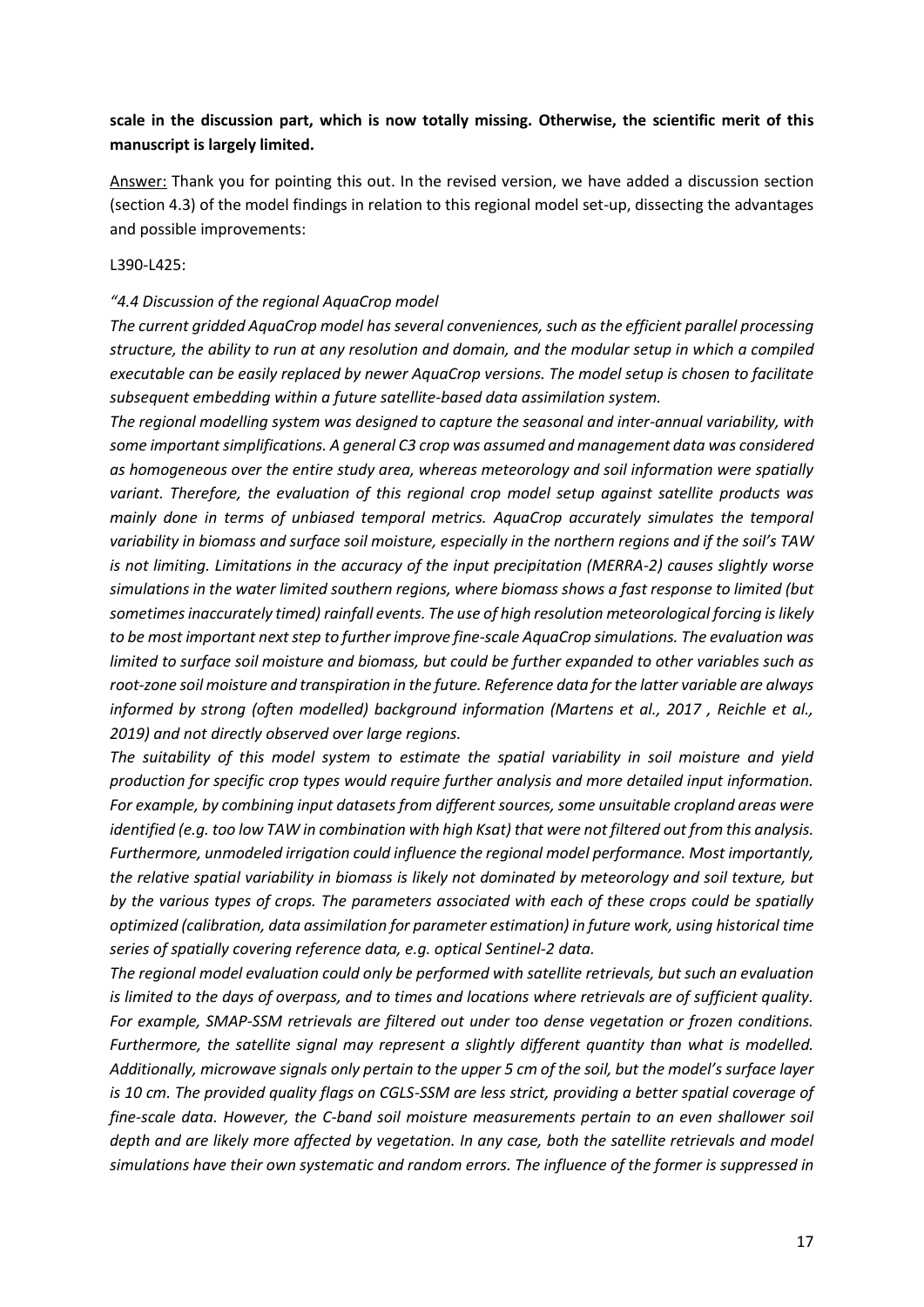*this study by focusing on relative temporal variability. To further dynamically improve model simulations, or to add value to the available satellite data (e.g. dynamically interpolate) via AquaCrop modelling, random errors in both sources can be limited via data assimilation for state updating."*

Other comments:

**L80-81: please specify the soil layer depths you used in your regional setup. This is critical information when you want to compare your simulation with satellite-based soil moisture retrievals.**

Answer: clarifications about the soil layer depth have been included in the revised manuscript:

L144-L145:

*"the AquaCrop volumetric moisture content of the top soil compartment (WC01), at a depth of 0.05 m (center of top 10 cm) was chosen for evaluation in this study."*

**L81-L85: more description about hydrology (runoff, percolation, …) in the model is required as evaluating soil moisture simulation performance is an important component of this manuscript.**

Answer: A description of each component in the water balance has been added to the revised manuscript.

L100-L107:

*"The simulation of the water content in each compartment is done with a set of finite difference equations (subroutines), that are defined in terms of the dependent variable θ, as represented in equation 3 (Raes, et al., 2012). First, the drainage of the soil profile is calculated. Then, the water infiltration is computed (after subtraction of surface runoff) and upward movement of water by capillary rise is estimated. Finally, the amount of water lost by evaporation and crop transpiration is subtracted.* 

$$
\theta_{i,j} = \theta_{i,j-1} + \Delta\theta_{DF_{i,\Delta t}} + \Delta\theta_{I_{i,\Delta t}} + \Delta\theta_{CR_{i,\Delta t}} + \Delta\theta_{E_{i,\Delta t}} + \Delta\theta_{T_{i,\Delta t}}
$$
\n(3)

 $w$ here  $\theta_{i,j}$  is the soil water content of compartment i at time step j,  $\theta_{i,j-1}$  is the water content of  $\epsilon$ ompartment i at the previous time step and  $\Delta\theta_{X_{i,\Delta t}}$  indicate the change in moisture due to various *processes X, with X=DF: downward flow, I: infiltration, CR: capillary rise, E: soil evaporation, T: crop transpiration."*

L114-L123:

*"Infiltration (I) is the sum of water that enters the soil, which is rainfall minus surface runoff, and possibly irrigation. Internal drainage between compartments is defined by the drainage ability, which depends on*  $\theta_{FC}$  *and*  $\theta_{sat}$  *(eq. 4). The cumulative drainage amount from any compartment will percolate through as long as its drainage ability is greater than or equal to the drainage ability of the overlying compartment. If the drainage ability is lower than the overlying compartment, the cumulative drainage amount will be stored in that compartment, increasing the water content and thereby its drainage ability. If then the drainage ability is reaching the equal amount of that of the overlying compartment, excess drainage will percolate through to the lower compartment. For the bottom soil compartment, the drainage is lost as deep percolation. The runoff is estimated based on the curve number (CN) method, developed by the US Soil Conservation Service (USDA, 1964). The CN values are dependent on*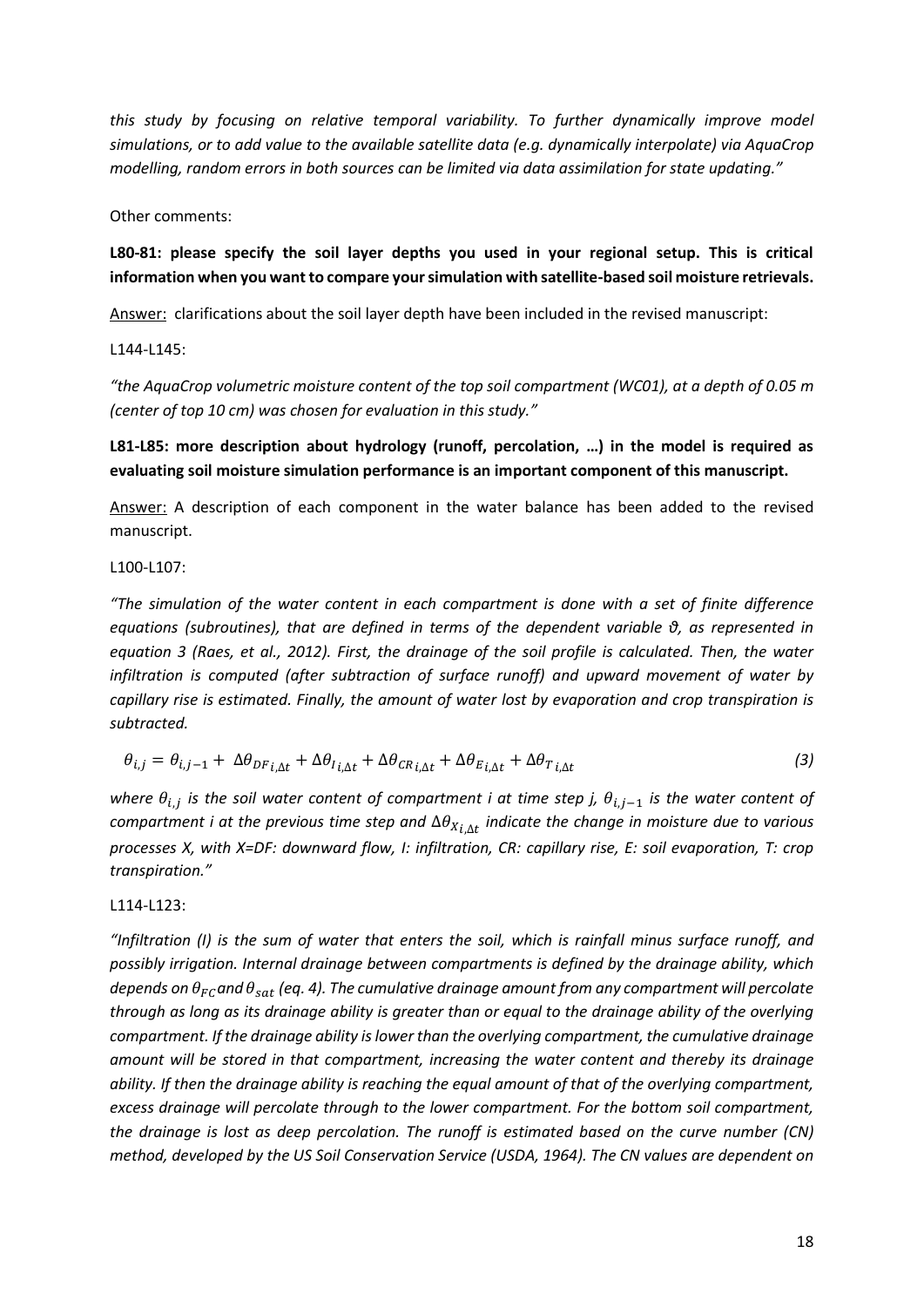*the saturated hydraulic conductivity of the topsoil layer. Upward flow by capillary rise is estimated based on the depth of the groundwater table and hydraulic characteristics of the soil layers."*

# **Section 2.2: it would be good to have a flowchart for the regional setup.**

Answer: Thank you for the suggestion, a flowchart (Fig. 1) has been added to the revised manuscript.



*Figure 3 Flowchart of regional AquaCrop model setup.* 

# **L277-L278: how about also aggregating CGLS-SSM to 9km and compare it with model simulations at the same scale with SMAP data? That would be a more fair comparison.**

Answer: Thank you for the suggestion. An extra analysis has been made in which aggregated CGLS-SSM has been compared to AquaCrop SSM on the same EASE2 Grid as SMAP-SSM. This results of this analysis are now mentioned in the revised manuscript.

## L340-L343:

*"When aggregating CGLS-SSM to the EASE2 9-km grid using the same spatial mask of SMAP-SSM, temporal correlations with AquaCrop increase slightly, with a mean R of 0.57 (spatial standard deviation STDEV: 0.08) and a mean anomR of 0.56 (STDEV: 0.06) (not shown), and remain well below the correlation values between SMAP-SSM and AquaCrop SSM."*

The correlation maps of the aggregated CGLS-SSM product are shown below, but are not added to the revised manuscript.